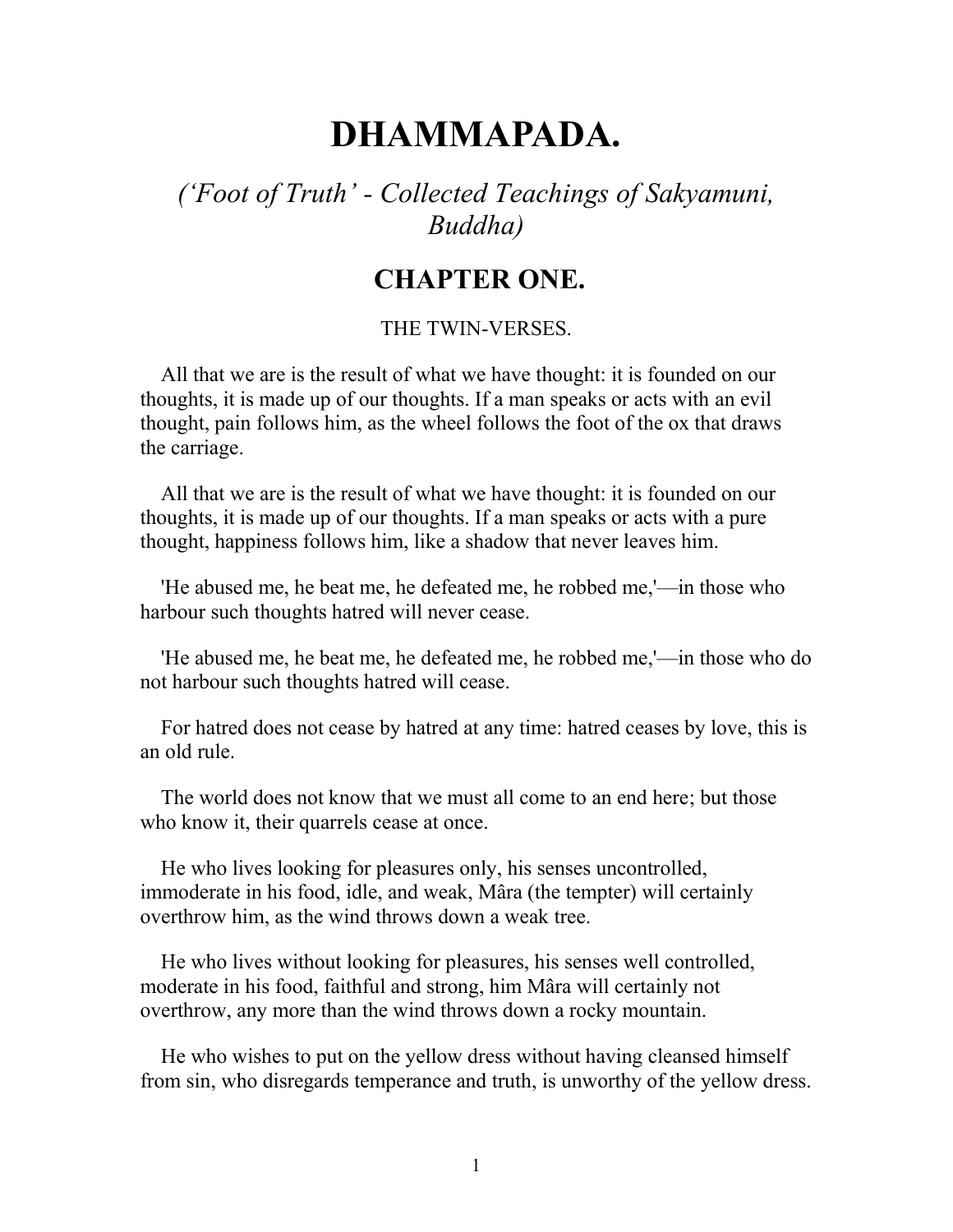But he who has cleansed himself from sin, is well grounded in all virtues, and regards also temperance and truth, he is indeed worthy of the yellow dress.

 They who imagine truth in untruth, and see untruth in truth, never arrive at truth, but follow vain desires.

 They who know truth in truth, and untruth in untruth, arrive at truth, and follow true desires.

 As rain breaks through an ill-thatched house, passion will break through an unreflecting mind.

 As rain does not break through a well-thatched house, passion will not break through a well-reflecting mind.

 The evil-doer mourns in this world, and he mourns in the next; he mourns in both. He mourns and suffers when he sees the evil of his own work.

 The virtuous man delights in this world, and he delights in the next; he delights in both. He delights and rejoices, when he sees the purity of his own work.

 The evil-doer suffers in this world, and he suffers in the next; he suffers in both. He suffers when he thinks of the evil he has done; he suffers more when going on the evil path.

 The virtuous man is happy in this world, and he is happy in the next; he is happy in both. He is happy when he thinks of the good he has done; he is still more happy when going on the good path.

 The thoughtless man, even if he can recite a large portion (of the law), but is not a doer of it, has no share in the priesthood, but is like a cowherd counting the cows of others.

 The follower of the law, even if he can recite only a small portion (of the law), but, having forsaken passion and hatred and foolishness, possesses true knowledge and serenity of mind, he, caring for nothing in this world or that to come, has indeed a share in the priesthood.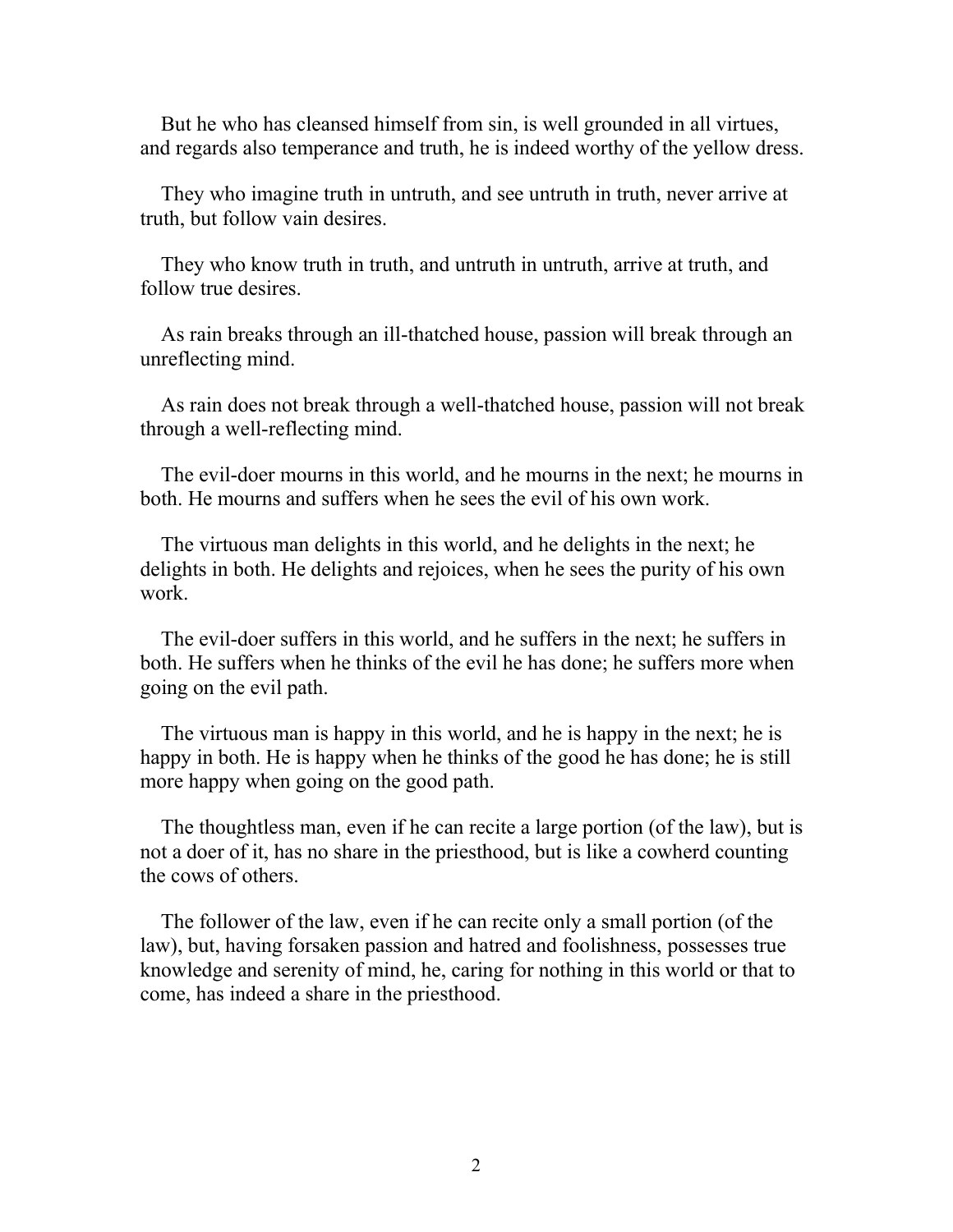## **CHAPTER TWO.**

### ON EARNESTNESS.

 Earnestness is the path of immortality (Nirvâ*n*a), thoughtlessness the path of death. Those who are in earnest do not die, those who are thoughtless are as if dead already.

 Those who are advanced in earnestness, having understood this clearly, delight in earnestness, and rejoice in the knowledge of the Ariyas (the elect).

 These wise people, meditative, steady, always possessed of strong powers, attain to Nirvâ*n*a, the highest happiness.

 If an earnest person has roused himself, if he is not forgetful, if his deeds are pure, if he acts with consideration, if he restrains himself, and lives according to law—then his glory will increase.

 By rousing himself, by earnestness, by restraint and control, the wise man may make for himself an island which no flood can overwhelm.

 Fools follow after vanity, men of evil wisdom. The wise man keeps earnestness as his best jewel.

 Follow not after vanity, nor after the enjoyment of love and lust! He who is earnest and meditative, obtains ample joy.

 When the learned man drives away vanity by earnestness, he, the wise, climbing the terraced heights of wisdom, looks down upon the fools, serene he looks upon the toiling crowd, as one that stands on a mountain looks down upon them that stand upon the plain.

 Earnest among the thoughtless, awake among the sleepers, the wise man advances like a racer, leaving behind the hack.

 By earnestness did Maghavan (Indra) rise to the lordship of the gods. People praise earnestness; thoughtlessness is always blamed.

 A Bhikshu (mendicant) who delights in earnestness, who looks with fear on thoughtlessness,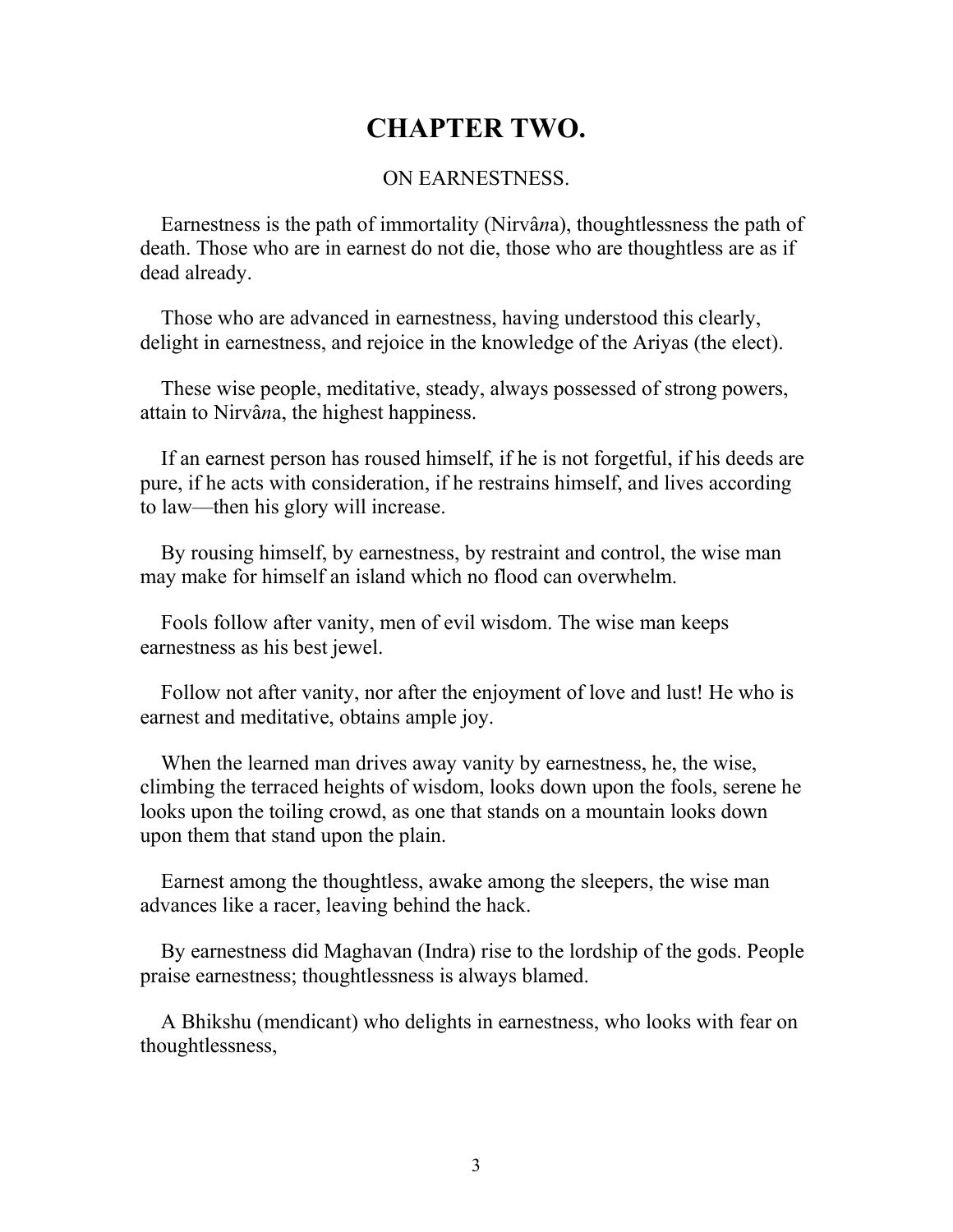A Bhikshu (mendicant) who delights in reflection, who looks with fear on thoughtlessness, cannot fall away (from his perfect state)—he is close upon Nirvâ*n*a.

## **CHAPTER THREE.**

### THOUGHT.

 As a fletcher makes straight his arrow, a wise man makes straight his trembling and unsteady thought, which is difficult to guard, difficult to hold back.

 As a fish taken from his watery home and thrown on dry ground, our thought trembles all over in order to escape the dominion of Mâra (the tempter).

 It is good to tame the mind, which is difficult to hold in and flighty, rushing wherever it listeth; a tamed mind brings happiness.

 Let the wise man guard his thoughts, for they are difficult to perceive, very artful, and they rush wherever they list: thoughts well guarded bring happiness.

 Those who bridle their mind which travels far, moves about alone, is without a body, and hides in the chamber (of the heart), will be free from the bonds of Mâra (the tempter).

 If a man's thoughts are unsteady, if he does not know the true law, if his peace of mind is troubled, his knowledge will never be perfect.

 If a man's thoughts are not dissipated, if his mind is not perplexed, if he has ceased to think of good or evil, then there is no fear for him while he is watchful.

 Knowing that this body is (fragile) like a jar, and making this thought firm like a fortress, one should attack Mâra (the tempter) with the weapon of knowledge, one should watch him when conquered, and should never rest.

 Before long, alas! this body will lie on the earth, despised, without understanding, like a useless log.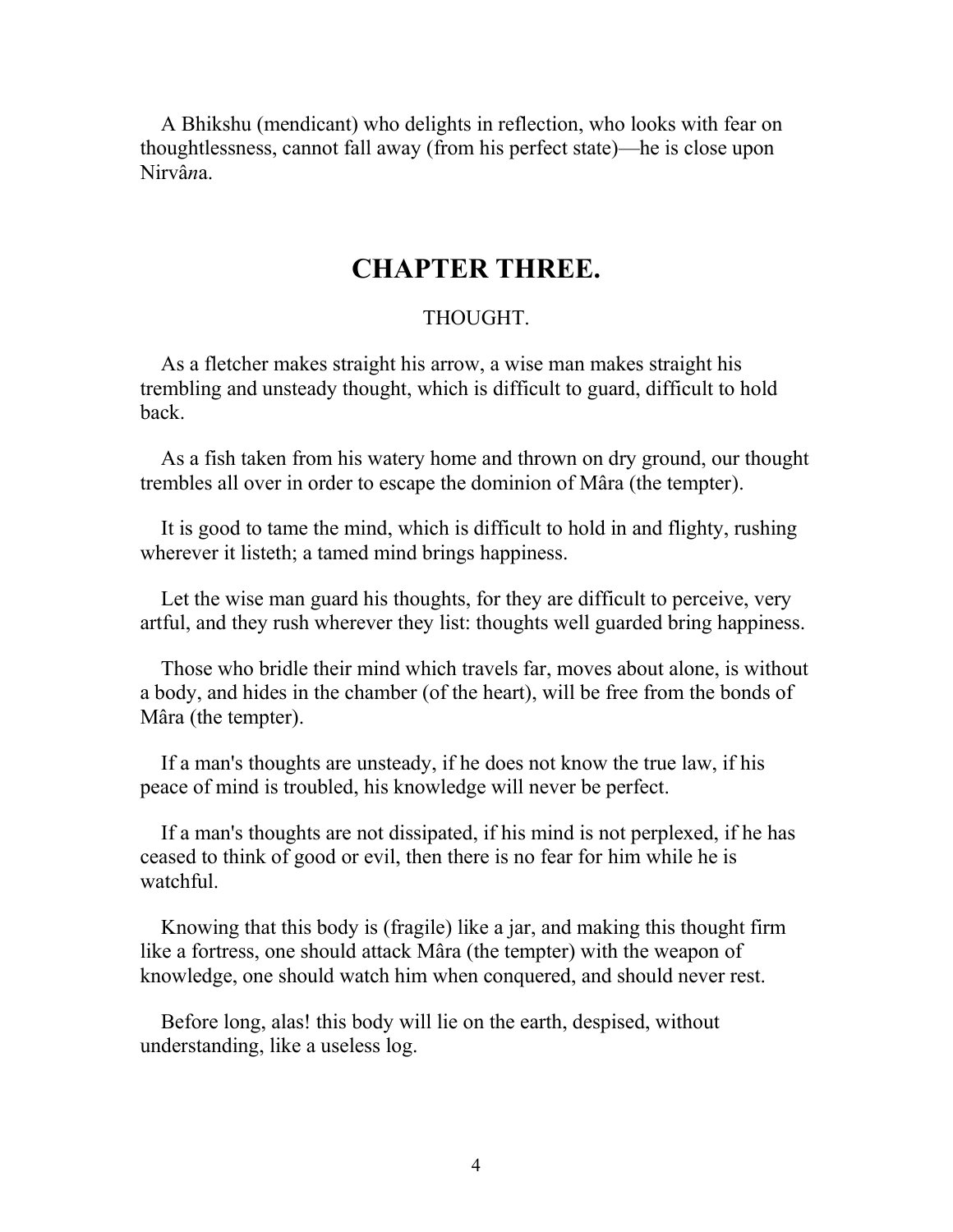Whatever a hater may do to a hater, or an enemy to an enemy, a wronglydirected mind will do us greater mischief.

 Not a mother, not a father will do so much, nor any other relative; a welldirected mind will do us greater service.

## **CHAPTER FOUR.**

#### FLOWERS.

 Who shall overcome this earth, and the world of Yama (the lord of the departed), and the world of the gods? Who shall find out the plainly shown path of virtue, as a clever man finds out the (right) flower?

 The disciple will overcome the earth, and the world of Yama, and the world of the gods. The disciple will find out the plainly shown path of virtue, as a clever man finds out the (right) flower.

 He who knows that this body is like froth, and has learnt that it is as unsubstantial as a mirage, will break the flower-pointed arrow of Mâra, and never see the king of death.

 Death carries off a man who is gathering flowers and whose mind is distracted, as a flood carries off a sleeping village.

 Death subdues a man who is gathering flowers, and whose mind is distracted, before he is satiated in his pleasures.

 As the bee collects nectar and departs without injuring the flower, or its colour or scent, so let a sage dwell in his village.

Not the perversities of others, not their sins

 Like a beautiful flower, full of colour, but without scent, are the fine but fruitless words of him who does not act accordingly.

 But, like a beautiful flower, full of colour and full of scent, are the fine and fruitful words of him who acts accordingly.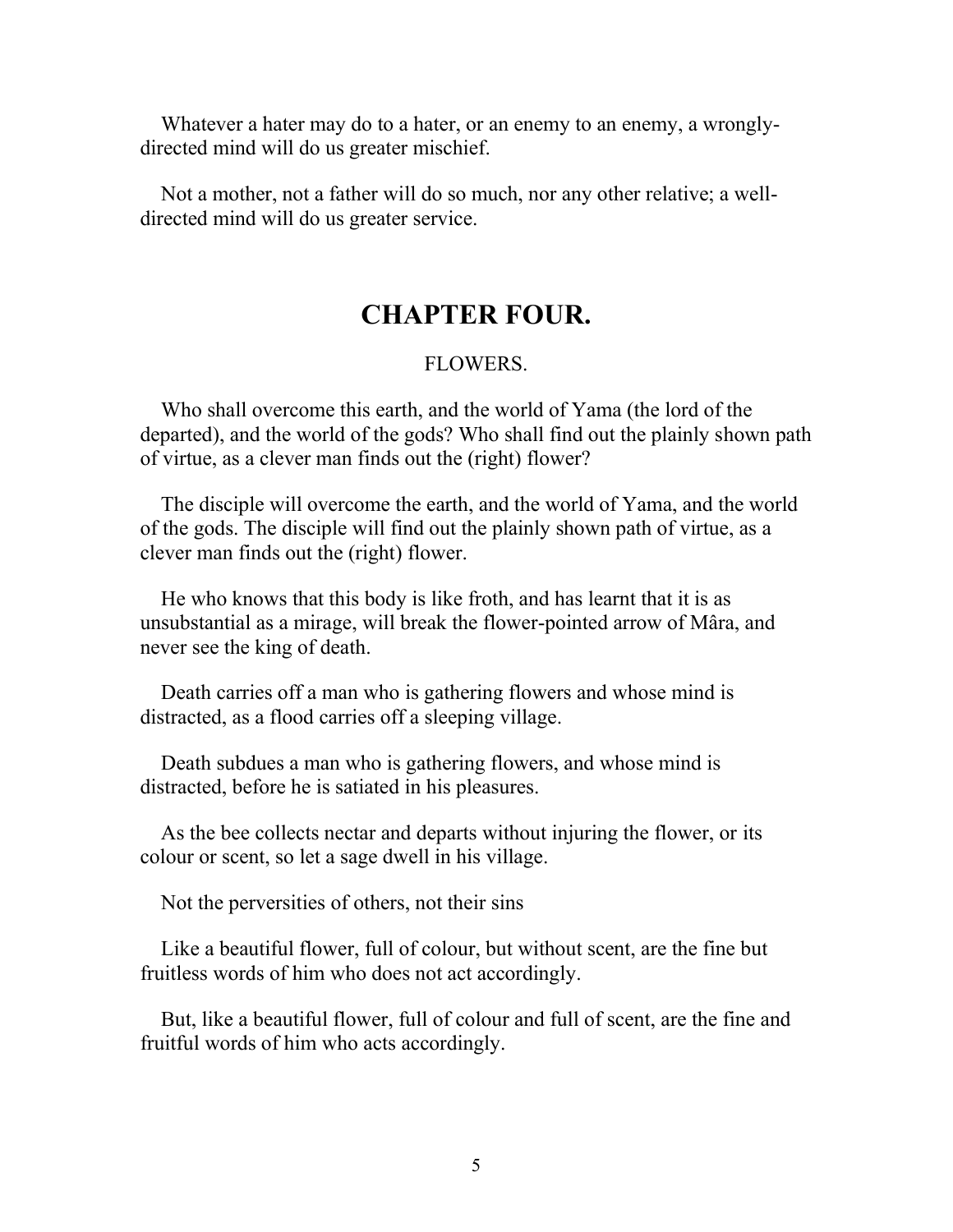As many kinds of wreaths can be made from a heap of flowers, so many good things may be achieved by a mortal when once he is born.

 The scent of flowers does not travel against the wind, nor (that of) sandalwood, or of Tagara and Mallikâ flowers; but the odour of good people travels even against the wind; a good man pervades every place.

 Sandal-wood or Tagara, a lotus-flower, or a Vassikî, among these sorts of perfumes, the perfume of virtue is unsurpassed.

 Mean is the scent that comes from Tagara and sandal-wood; the perfume of those who possess virtue rises up to the gods as the highest.

 Of the people who possess these virtues, who live without thoughtlessness, and who are emancipated

 As on a heap of rubbish cast upon the highway, the lily will grow full of sweet perfume and delight.

 thus the disciple of the truly enlightened Buddha shines forth by his knowledge among those who are like rubbish, among the people that walk in darkness.

## **CHAPTER FIVE.**

### THE FOOL.

 Long is the night to him who is awake; long is a mile to him who is tired; long is life to the foolish who do not know the true law.

 If a traveller does not meet with one who is his better, or his equal, let him firmly keep to his solitary journey; there is no companionship with a fool.

 'These sons belong to me, and this wealth belongs to me,' with such thoughts a fool is tormented. He himself does not belong to himself; how much less sons and wealth?

 The fool who knows his foolishness, is wise at least so far. But a fool who thinks himself wise, he is called a fool indeed.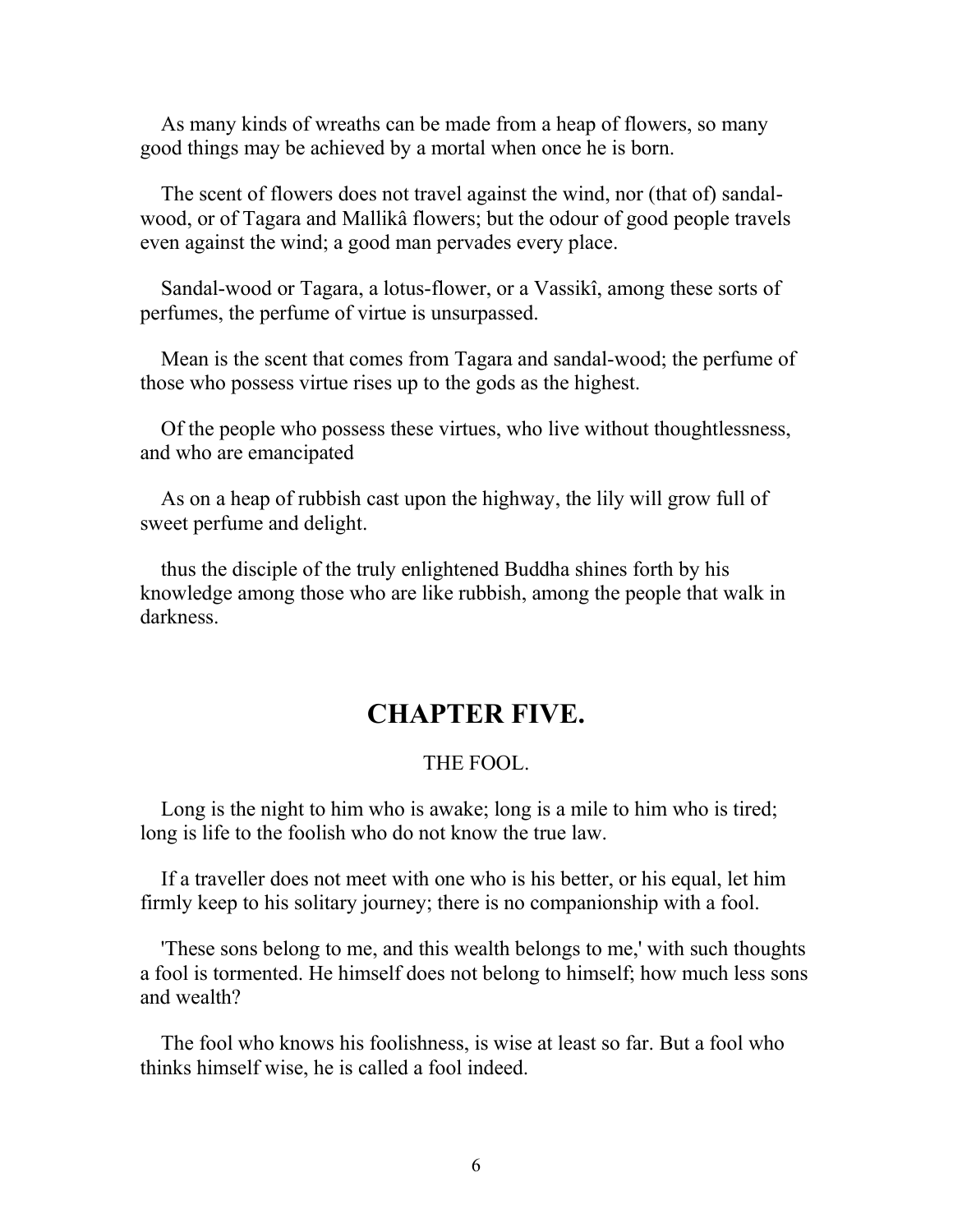If a fool be associated with a wise man even all his life, he will perceive the truth as little as a spoon perceives the taste of soup.

 If an intelligent man be associated for one minute only with a wise man, he will soon perceive the truth, as the tongue perceives the taste of soup.

 Fools of little understanding have themselves for their greatest enemies, for they do evil deeds which must bear bitter fruits.

 That deed is not well done of which a man must repent, and the reward of which he receives crying and with a tearful face.

 No, that deed is well done of which a man does not repent, and the reward of which he receives gladly and cheerfully.

 As long as the evil deed done does not bear fruit, the fool thinks it is like honey; but when it ripens, then the fool suffers grief.

 Let a fool month after month eat his food (like an ascetic) with the tip of a blade of Ku*s*a grass, yet he is not worth the sixteenth particle of those who have well weighed the law.

 An evil deed, like newly-drawn milk, does not turn (suddenly); smouldering, like fire covered by ashes, it follows the fool.

 And when the evil deed, after it has become known, brings sorrow to the fool, then it destroys his bright lot, nay, it cleaves his head.

 Let the fool wish for a false reputation, for precedence among the Bhikshus, for lordship in the convents, for worship among other people!

 'May both the layman and he who has left the world think that this is done by me; may they be subject to me in everything which is to be done or is not to be done,' thus is the mind of the fool, and his desire and pride increase.

 'One is the road that leads to wealth, another the road that leads to Nirvâ*n*a;' if the Bhikshu, the disciple of Buddha, has learnt this, he will not yearn for honour, he will strive after separation from the world.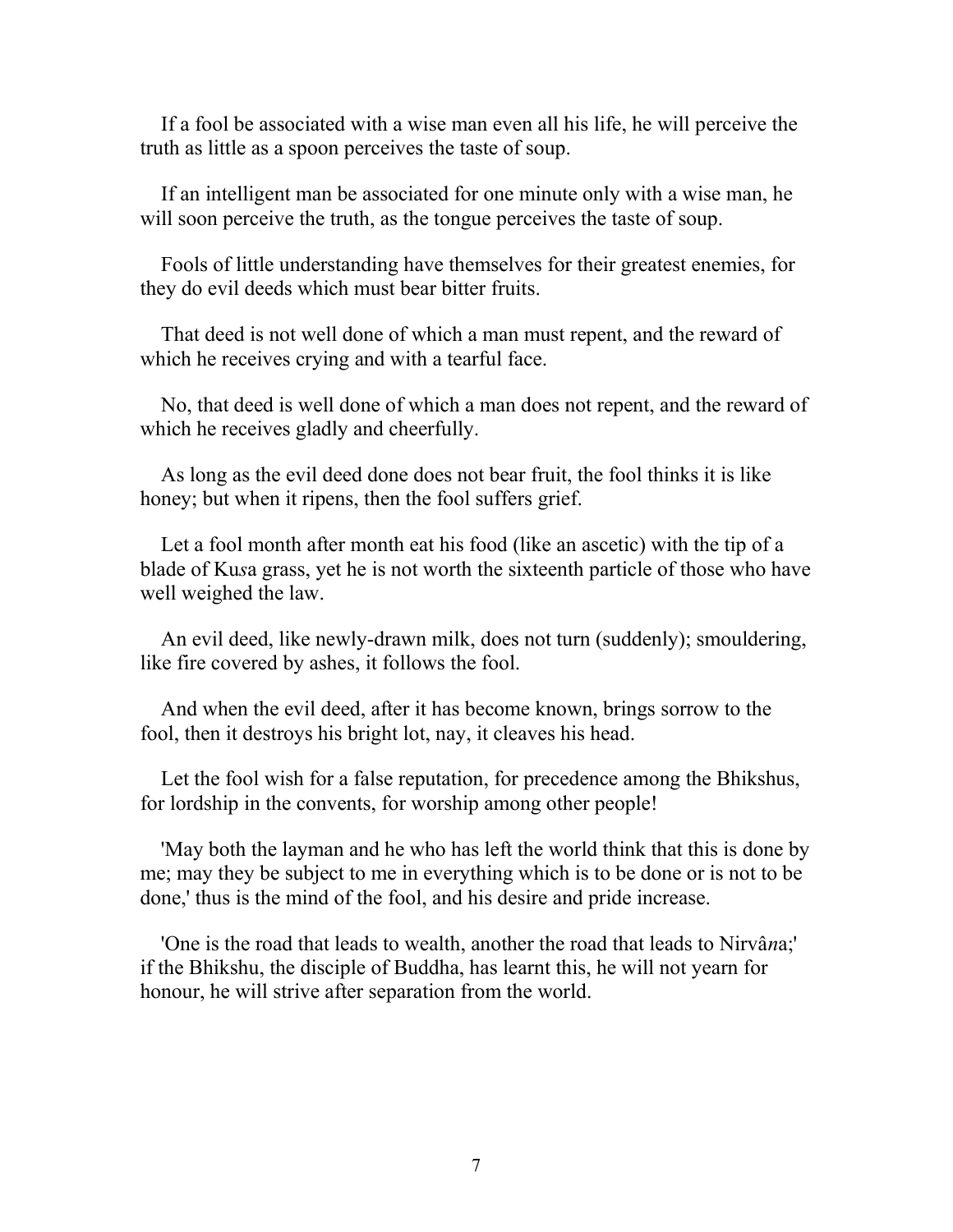## **CHAPTER SIX.**

### THE WISE MAN (PA*ND*ITA).

 If you see an intelligent man who tells you where true treasures are to be found, who shows what is to be avoided, and administers reproofs, follow that wise man; it will be better, not worse, for those who follow him.

 Let him admonish, let him teach, let him forbid what is improper!—he will be beloved of the good, by the bad he will be hated.

 Do not have evil-doers for friends, do not have low people for friends: have virtuous people for friends, have for friends the best of men.

 He who drinks in the law lives happily with a serene mind: the sage rejoices always in the law, as preached by the elect (Ariyas).

 Well-makers lead the water (wherever they like); fletchers bend the arrow; carpenters bend a log of wood; wise people fashion themselves.

 As a solid rock is not shaken by the wind, wise people falter not amidst blame and praise.

 Wise people, after they have listened to the laws, become serene, like a deep, smooth, and still lake.

 Good people walk on whatever befall, the good do not prattle, longing for pleasure; whether touched by happiness or sorrow wise people never appear elated or depressed.

 If, whether for his own sake, or for the sake of others, a man wishes neither for a son, nor for wealth, nor for lordship, and if he does not wish for his own success by unfair means, then he is good, wise, and virtuous.

 Few are there among men who arrive at the other shore (become Arhats); the other people here run up and down the shore.

 But those who, when the law has been well preached to them, follow the law, will pass across the dominion of death, however difficult to overcome.

 A wise man should leave the dark state (of ordinary life), and follow the bright state (of the Bhikshu). After going from his home to a homeless state, he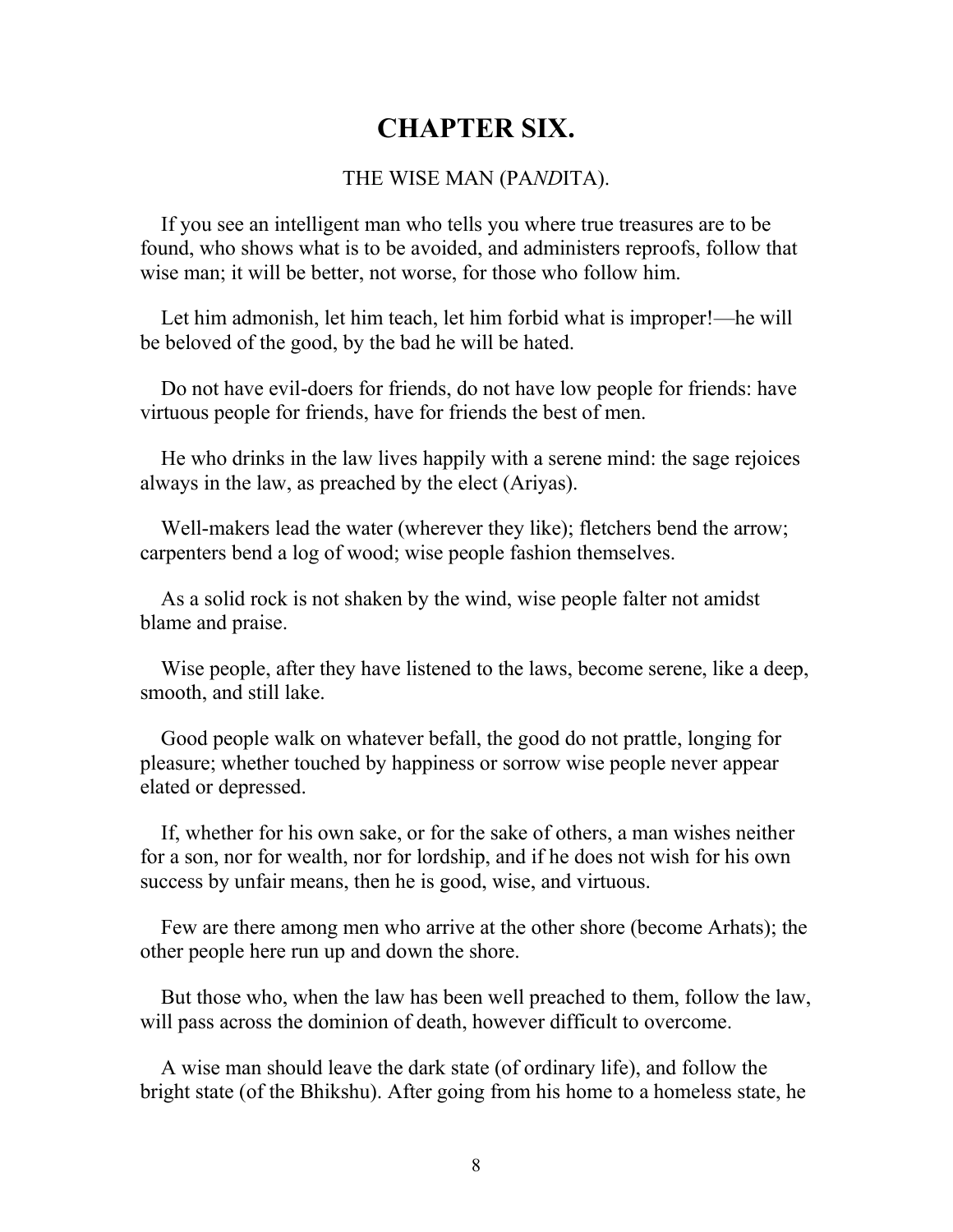should in his retirement look for enjoyment where there seemed to be no enjoyment.

 Leaving all pleasures behind, and calling nothing his own, the wise man should purge himself from all the troubles of the mind.

 Those whose mind is well grounded in the (seven) elements of knowledge, who without clinging to anything, rejoice in freedom from attachment, whose appetites have been conquered, and who are full of light, are free (even) in this world.

## **CHAPTER SEVEN.**

### THE VENERABLE (ARHAT).

 There is no suffering for him who has finished his journey, and abandoned grief, who has freed himself on all sides, and thrown off all fetters.

 They depart with their thoughts well-collected, they are not happy in their abode; like swans who have left their lake, they leave their house and home.

 Men who have no riches, who live on recognised food, who have perceived void and unconditioned freedom (Nirvâ*n*a), their path is difficult to understand, like that of birds in the air.

 He whose appetites are stilled, who is not absorbed in enjoyment, who has perceived void and unconditioned freedom (Nirvâ*n*a), his path is difficult to understand, like that of birds in the air.

 The gods even envy him whose senses, like horses well broken in by the driver, have been subdued, who is free from pride, and free from appetites.

 Such a one who does his duty is tolerant like the earth, like Indra's bolt; he is like a lake without mud; no new births are in store for him.

 His thought is quiet, quiet are his word and deed, when he has obtained freedom by true knowledge, when he has thus become a quiet man.

 The man who is free from credulity, but knows the uncreated, who has cut all ties, removed all temptations, renounced all desires, he is the greatest of men.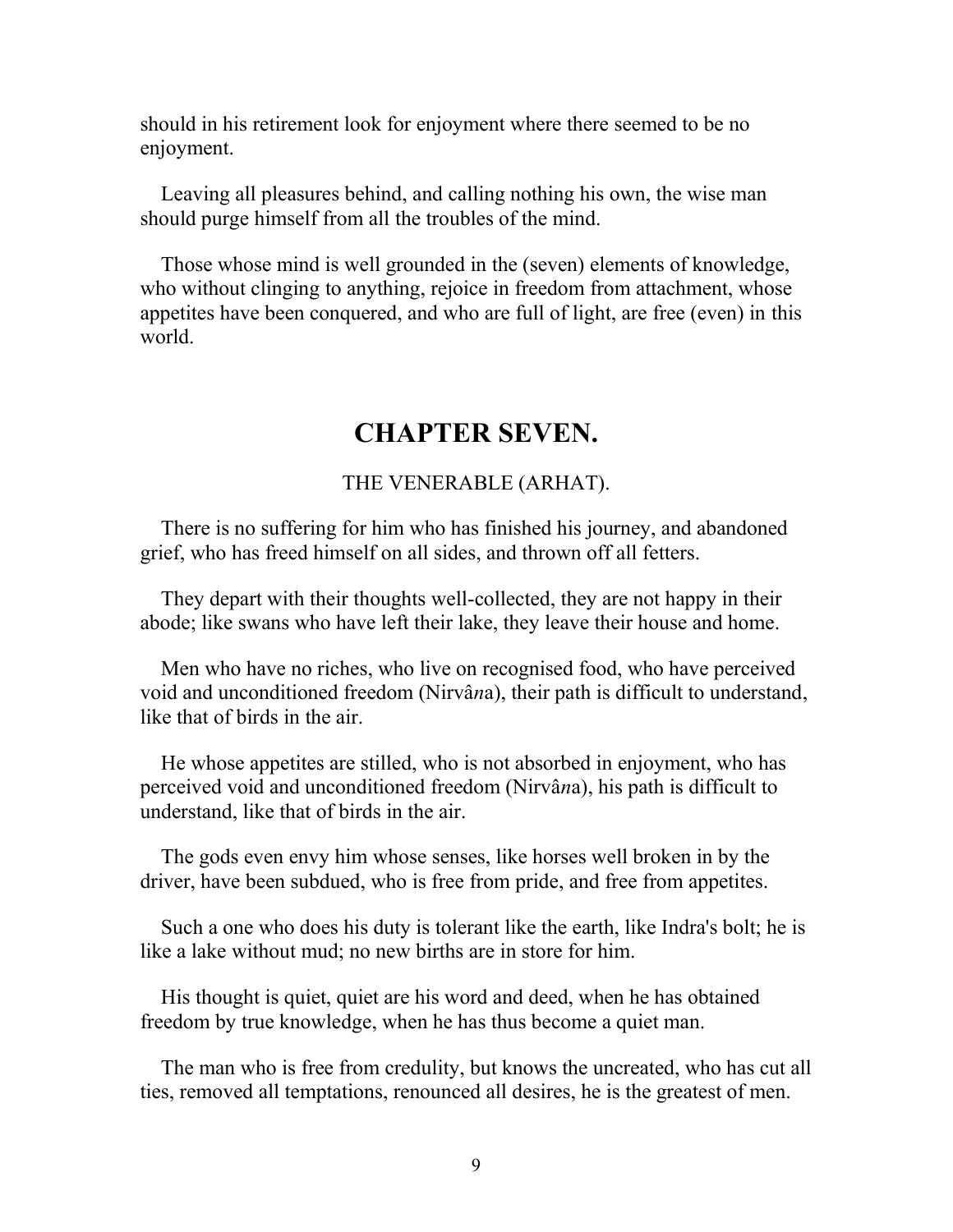In a hamlet or in a forest, in the deep water or on the dry land, wherever venerable persons (Arhanta) dwell, that place is delightful.

 Forests are delightful; where the world finds no delight, there the passionless will find delight, for they look not for pleasures.

## **CHAPTER EIGHT.**

#### THE THOUSANDS.

 Even though a speech be a thousand (of words), but made up of senseless words, one word of sense is better, which if a man hears, he becomes quiet.

 Even though a Gâthâ (song) be a thousand (of words), but made up of senseless words, one word of a Gâthâ is better, which if a man hears, he becomes quiet.

 Though a man recite a hundred Gâthâs made up of senseless words, one word of the law is better, which if a man hears, he becomes quiet.

 If one man conquer in battle a thousand times thousand men, and if another conquer himself, he is the greatest of conquerors.

One's own self conquered is better than all other people;

 Not even a god, a Gandharva, not Mâra with Brahman could change into defeat the victory of a man who has vanquished himself, and always lives under restraint.

 If a man for a hundred years sacrifice month after month with a thousand, and if he but for one moment pay homage to a man whose soul is grounded (in true knowledge), better is that homage than sacrifice for a hundred years.

 If a man for a hundred years worship Agni (fire) in the forest, and if he but for one moment pay homage to a man whose soul is grounded (in true knowledge), better is that homage than sacrifice for a hundred years.

 Whatever a man sacrifice in this world as an offering or as an oblation for a whole year in order to gain merit, the whole of it is not worth a quarter (a farthing); reverence shown to the righteous is better.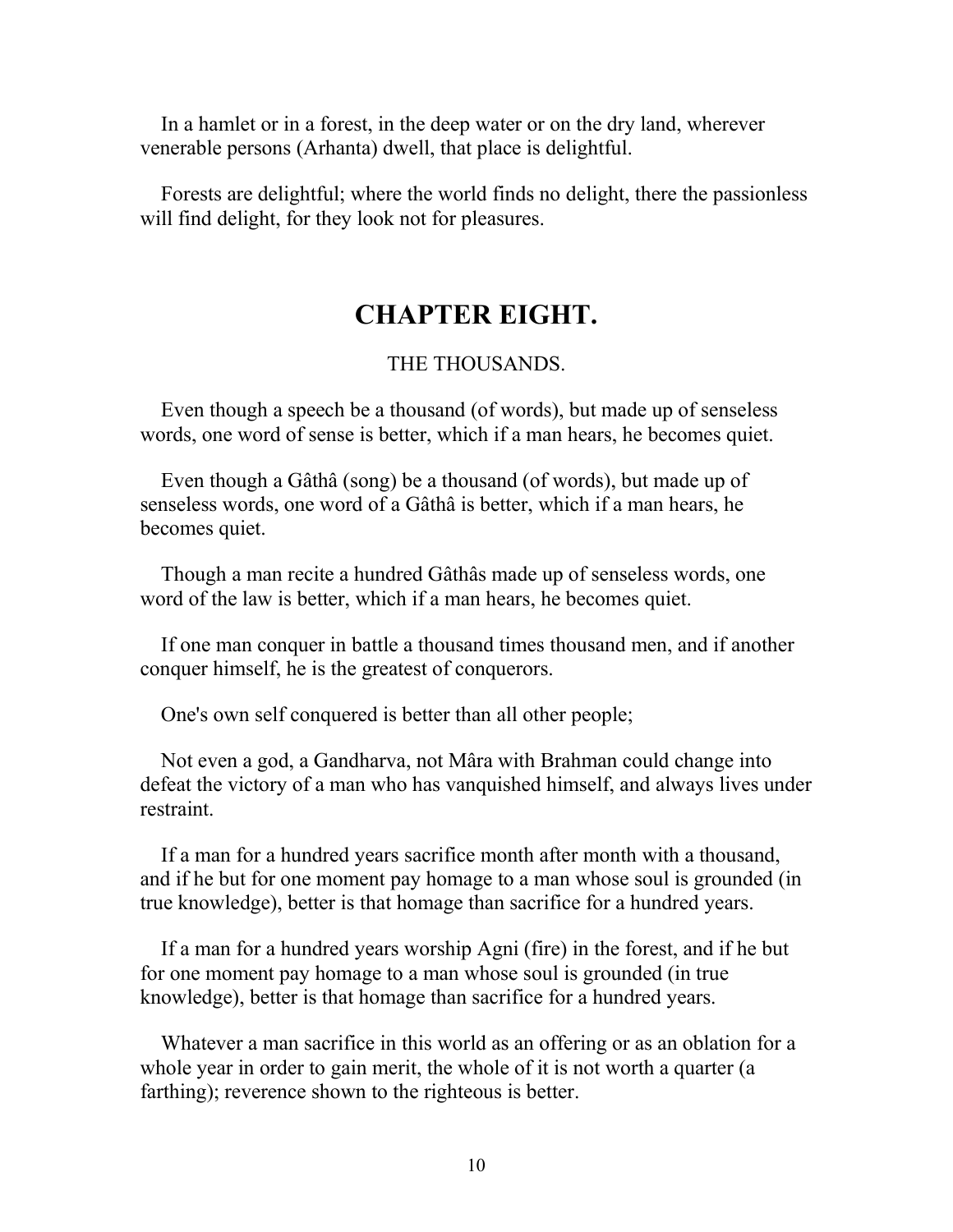He who always greets and constantly reveres the aged, four things will increase to him, viz. life, beauty, happiness, power.

 But he who lives a hundred years, vicious and unrestrained, a life of one day is better if a man is virtuous and reflecting.

 And he who lives a hundred years, ignorant and unrestrained, a life of one day is better if a man is wise and reflecting.

 And he who lives a hundred years, idle and weak, a life of one day is better if a man has attained firm strength.

 And he who lives a hundred years, not seeing beginning and end, a life of one day is better if a man sees beginning and end.

 And he who lives a hundred years, not seeing the immortal place, a life of one day is better if a man sees the immortal place.

 And he who lives a hundred years, not seeing the highest law, a life of one day is better if a man sees the highest law.

## **CHAPTER NINE.**

### Evil.

 If a man would hasten towards the good, he should keep his thought away from evil; if a man does what is good slothfully, his mind delights in evil.

 If a man commits a sin, let him not do it again; let him not delight in sin: pain is the outcome of evil.

 If a man does what is good, let him do it again; let him delight in it: happiness is the outcome of good.

 Even an evil-doer sees happiness as long as his evil deed has not ripened; but when his evil deed has ripened, then does the evil-doer see evil.

 Even a good man sees evil days, as long as his good deed has not ripened; but when his good deed has ripened, then does the good man see happy days.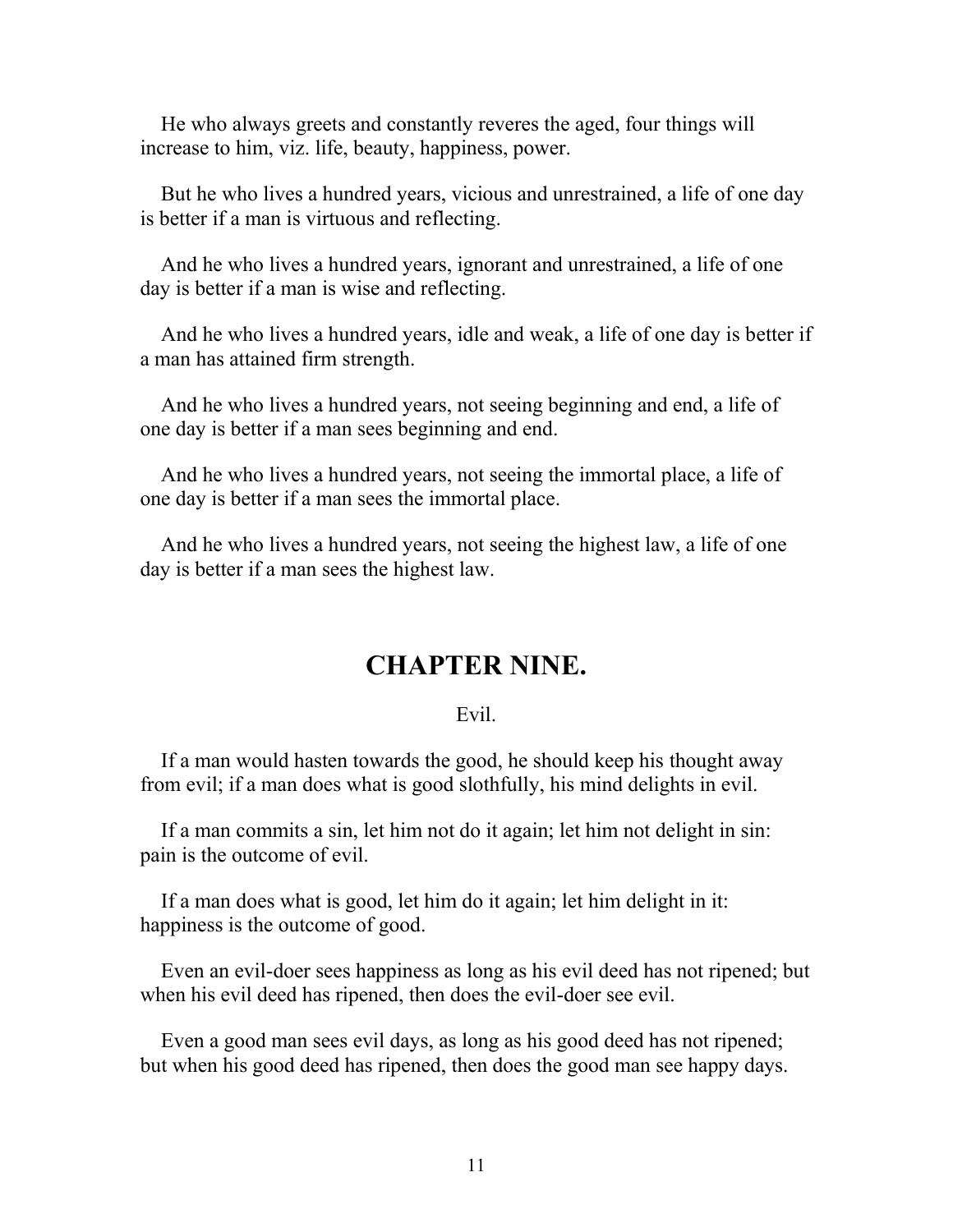Let no man think lightly of evil, saying in his heart, It will not come nigh unto me. Even by the falling of water-drops a water-pot is filled; the fool becomes full of evil, even if he gather it little by little.

 Let no man think lightly of good, saying in his heart, It will not come nigh unto me. Even by the falling of water-drops a water-pot is filled; the wise man becomes full of good, even if he gather it little by little.

 Let a man avoid evil deeds, as a merchant, if he has few companions and carries much wealth, avoids a dangerous road; as a man who loves life avoids poison.

 He who has no wound on his hand, may touch poison with his hand; poison does not affect one who has no wound; nor is there evil for one who does not commit evil.

 If a man offend a harmless, pure, and innocent person, the evil falls back upon that fool, like light dust thrown up against the wind.

 Some people are born again; evil-doers go to hell; righteous people go to heaven; those who are free from all worldly desires attain Nirvâ*n*a.

 Not in the sky, not in the midst of the sea, not if we enter into the clefts of the mountains, is there known a spot in the whole world where death could not overcome (the mortal).

 Not in the sky, not in the midst of the sea, not if we enter into the clefts of the mountains, is there known a spot in the whole world where death could not overcome (the mortal).

### **CHAPTER TEN.**

#### PUNISHMENT.

 All men tremble at punishment, all men fear death; remember that you are like unto them, and do not kill, nor cause slaughter.

 All men tremble at punishment, all men love life; remember that thou art like unto them, and do not kill, nor cause slaughter.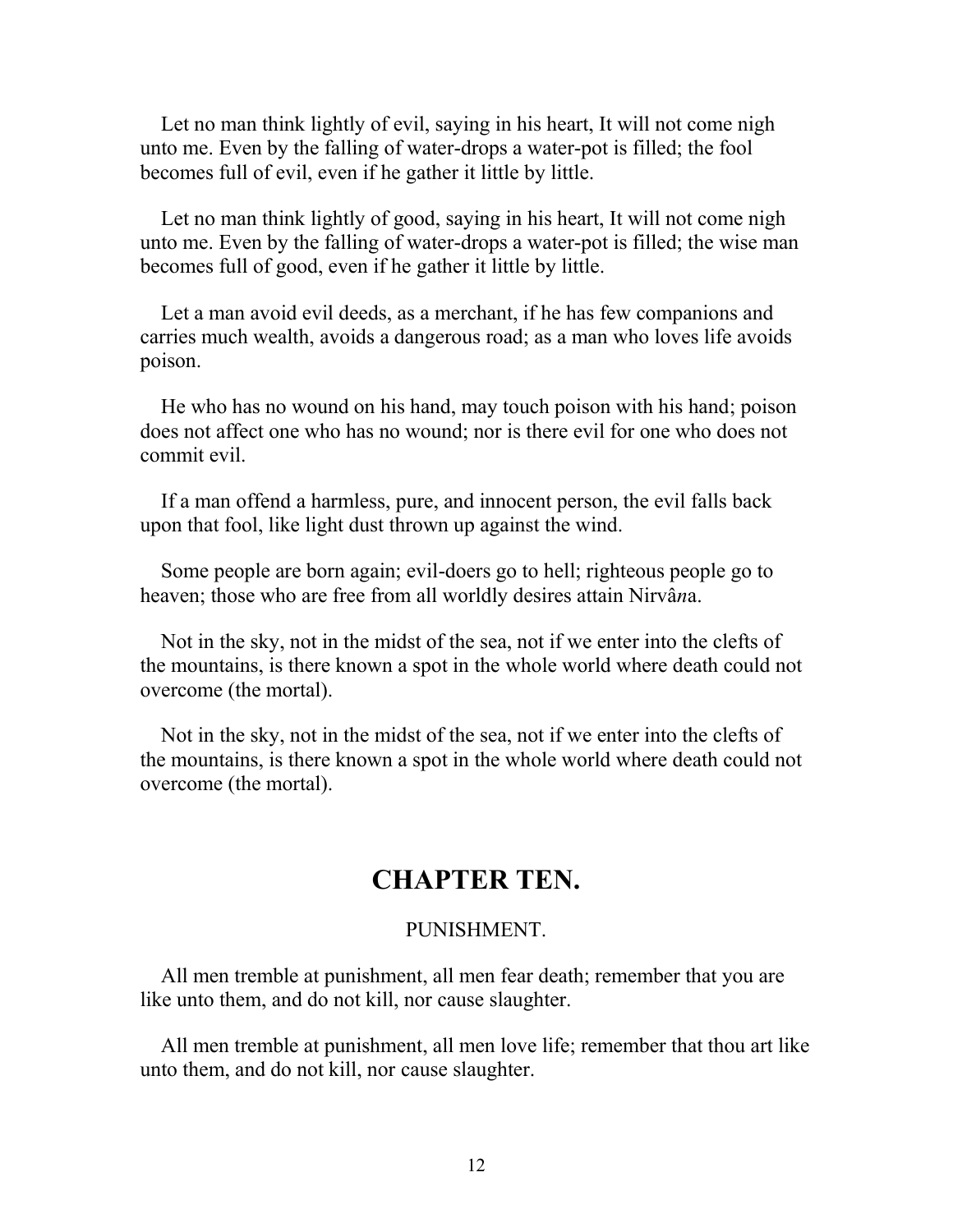He who seeking his own happiness punishes or kills beings who also long for happiness, will not find happiness after death.

 He who seeking his own happiness does not punish or kill beings who also long for happiness, will find happiness after death.

 Do not speak harshly to anybody; those who are spoken to will answer thee in the same way. Angry speech is painful, blows for blows will touch thee.

 If, like a shattered metal plate (gong), thou utter not, then thou hast reached Nirvâ*n*a; contention is not known to thee.

 As a cowherd with his staff drives his cows into the stable, so do Age and Death drive the life of men.

 A fool does not know when he commits his evil deeds: but the wicked man burns by his own deeds, as if burnt by fire.

 He who inflicts pain on innocent and harmless persons, will soon come to one of these ten states:

 He will have cruel suffering, loss, injury of the body, heavy affliction, or loss of mind,

 Or a misfortune coming from the king, or a fearful accusation, or loss of relations, or destruction of treasures,

 Or lightning-fire will burn his houses; and when his body is destroyed, the fool will go to hell.

 Not nakedness, not platted hair, not dirt, not fasting, or lying on the earth, not rubbing with dust,

 He who, though dressed in fine apparel, exercises tranquillity, is quiet, subdued, restrained, chaste, and has ceased to find fault with all other beings, he indeed is a Brâhma*n*a, an ascetic (*s*rama*n*a), a friar (bhikshu).

 Is there in this world any man so restrained by humility that he does not mind reproof, as a well-trained horse the whip?

Like a well-trained horse when touched by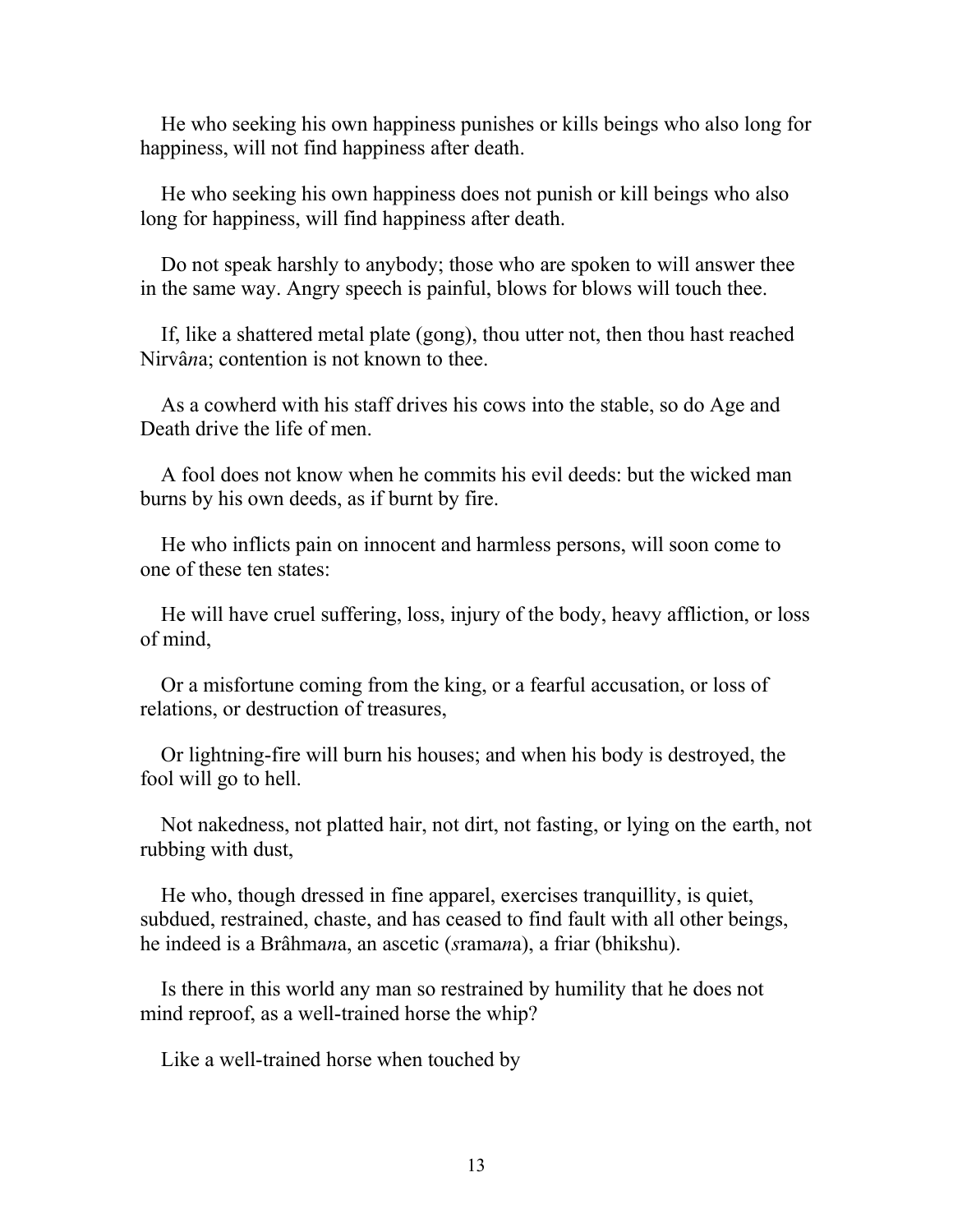Well-makers lead the water (wherever they like); fletchers bend the arrow; carpenters bend a log of wood; good people fashion themselves.

### **CHAPTER ELEVEN.**

### OLD AGE.

 How is there laughter, how is there joy, as this world is always burning? Why do you not seek a light, ye who are surrounded by darkness?

 Look at this dressed-up lump, covered with wounds, joined together, sickly, full of many thoughts, which has no strength, no hold!

 This body is wasted, full of sickness, and frail; this heap of corruption breaks to pieces, life indeed ends in death.

 Those white bones, like gourds thrown away in the autumn, what pleasure is there in looking at them?

 After a stronghold has been made of the bones, it is covered with flesh and blood, and there dwell in it old age and death, pride and deceit.

 The brilliant chariots of kings are destroyed, the body also approaches destruction, but the virtue of good people never approaches destruction—thus do the good say to the good.

 A man who has learnt little, grows old like an ox; his flesh grows, but his knowledge does not grow.

 Looking for the maker of this tabernacle, I shall have to run through a course of many births, so long as I do not find (him); and painful is birth again and again.

 But now, maker of the tabernacle, thou hast been seen; thou shalt not make up this tabernacle again. All thy rafters are broken, thy ridge-pole is sundered; the mind, approaching the Eternal (visankhâra, nirvâ*n*a), has attained to the extinction of all desires.

 Men who have not observed proper discipline, and have not gained treasure in their youth, perish like old herons in a lake without fish.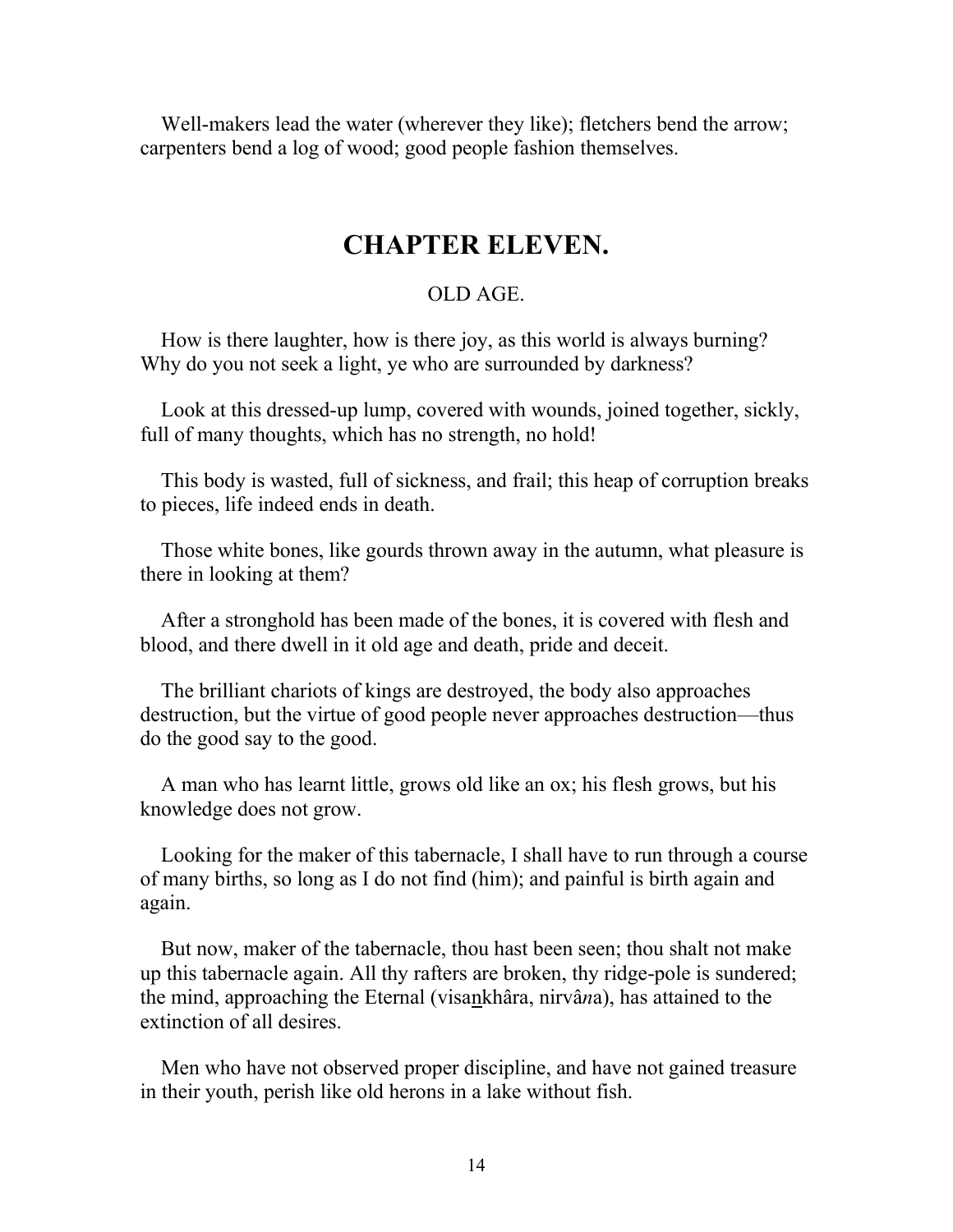Men who have not observed proper discipline, and have not gained treasure in their youth, lie, like broken bows, sighing after the past.

### **CHAPTER TWELVE.**

### SELF.

 If a man hold himself dear, let him watch himself carefully; during one at least out of the three watches a wise man should be watchful.

Let each man direct himself first to what is proper, then let him teach others; thus a wise man will not suffer.

 If a man make himself as he teaches others to be, then, being himself well subdued, he may subdue (others); one's own self is indeed difficult to subdue.

 Self is the lord of self, who else could be the lord? With self well subdued, a man finds a lord such as few can find.

 The evil done by oneself, self-begotten, self-bred, crushes the foolish, as a diamond breaks a precious stone.

 He whose wickedness is very great brings himself down to that state where his enemy wishes him to be, as a creeper does with the tree which it surrounds.

 Bad deeds, and deeds hurtful to ourselves, are easy to do; what is beneficial and good, that is very difficult to do.

 The foolish man who scorns the rule of the venerable (Arahat), of the elect (Ariya), of the virtuous, and follows false doctrine, he bears fruit to his own destruction, like the fruits of the Ka*tth*aka reed.

 By oneself the evil is done, by oneself one suffers; by oneself evil is left undone, by oneself one is purified. Purity and impurity belong to oneself, no one can purify another.

 Let no one forget his own duty for the sake of another's, however great; let a man, after he has discerned his own duty, be always attentive to his duty.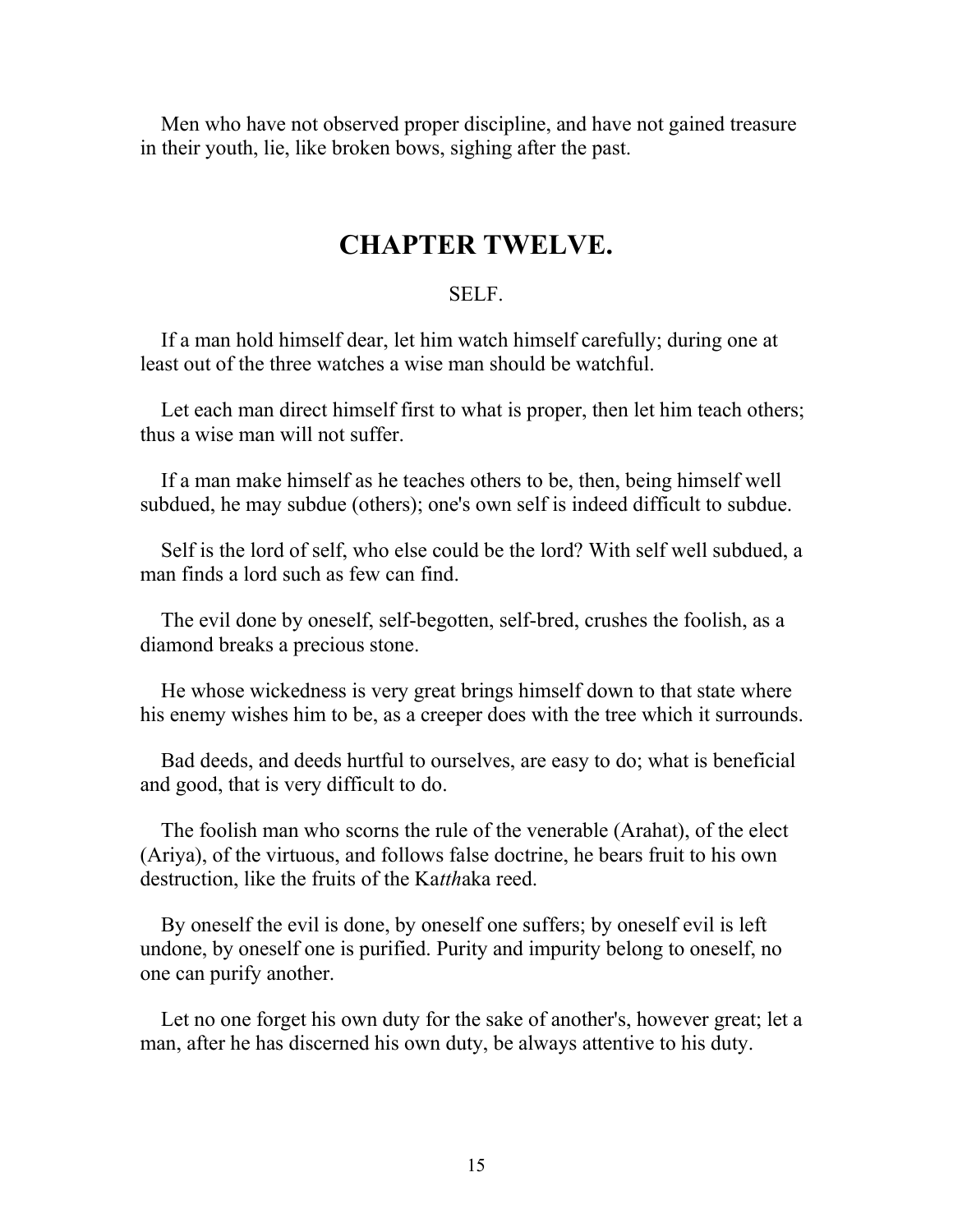## **CHAPTER THIRTEEN.**

### THE WORLD.

 Do not follow the evil law! Do not live on in thoughtlessness! Do not follow false doctrine! Be not a friend of the world.

 Rouse thyself! do not be idle! Follow the law of virtue! The virtuous rests in bliss in this world and in the next.

 Follow the law of virtue; do not follow that of sin. The virtuous rests in bliss in this world and in the next.

 Look upon the world as a bubble, look upon it as a mirage: the king of death does not see him who thus looks down upon the world.

 Come, look at this glittering world, like unto a royal chariot; the foolish are immersed in it, but the wise do not touch it.

 He who formerly was reckless and afterwards became sober, brightens up this world, like the moon when freed from clouds.

 He whose evil deeds are covered by good deeds, brightens up this world, like the moon when freed from clouds.

 This world is dark, few only can see here; a few only go to heaven, like birds escaped from the net.

 The swans go on the path of the sun, they go through the ether by means of their miraculous power; the wise are led out of this world, when they have conquered Mâra and his train.

 If a man has transgressed one law, and speaks lies, and scoffs at another world, there is no evil he will not do.

 The uncharitable do not go to the world of the gods; fools only do not praise liberality; a wise man rejoices in liberality, and through it becomes blessed in the other world.

 Better than sovereignty over the earth, better than going to heaven, better than lordship over all worlds, is the reward of the first step in holiness.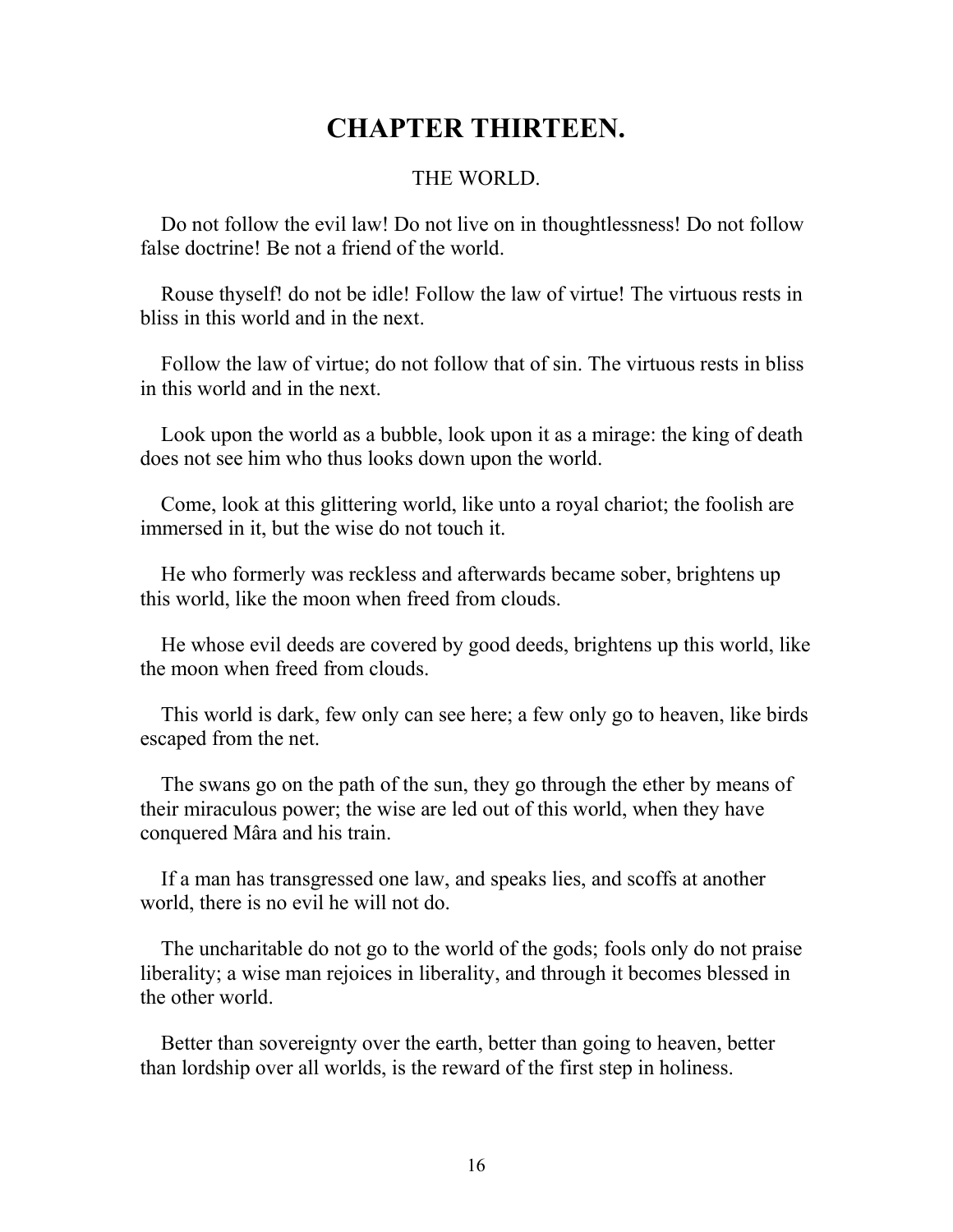## **CHAPTER FOURTEEN.**

THE BUDDHA (THE AWAKENED).

 He whose conquest is not conquered again, into whose conquest no one in this world enters, by what track can you lead him, the Awakened, the Omniscient, the trackless?

 He whom no desire with its snares and poisons can lead astray, by what track can you lead him, the Awakened, the Omniscient, the trackless?

 Even the gods envy those who are awakened and not forgetful, who are given to meditation, who are wise, and who delight in the repose of retirement (from the world).

 Difficult (to obtain) is the conception of men, difficult is the life of mortals, difficult is the hearing of the True Law, difficult is the birth of the Awakened (the attainment of Buddhahood).

 Not to commit any sin, to do good, and to purify one's mind, that is the teaching of (all) the Awakened.

 The Awakened call patience the highest penance, long-suffering the highest Nirvâ*n*a; for he is not an anchorite (pravra*g*ita) who strikes others, he is not an ascetic (*s*rama*n*a) who insults others.

 Not to blame, not to strike, to live restrained under the law, to be moderate in eating, to sleep and sit alone, and to dwell on the highest thoughts—this is the teaching of the Awakened.

 There is no satisfying lusts, even by a shower of gold pieces; he who knows that lusts have a short taste and cause pain, he is wise;

 Even in heavenly pleasures he finds no satisfaction, the disciple who is fully awakened delights only in the destruction of all desires.

 Men, driven by fear, go to many a refuge, to mountains and forests, to groves and sacred trees.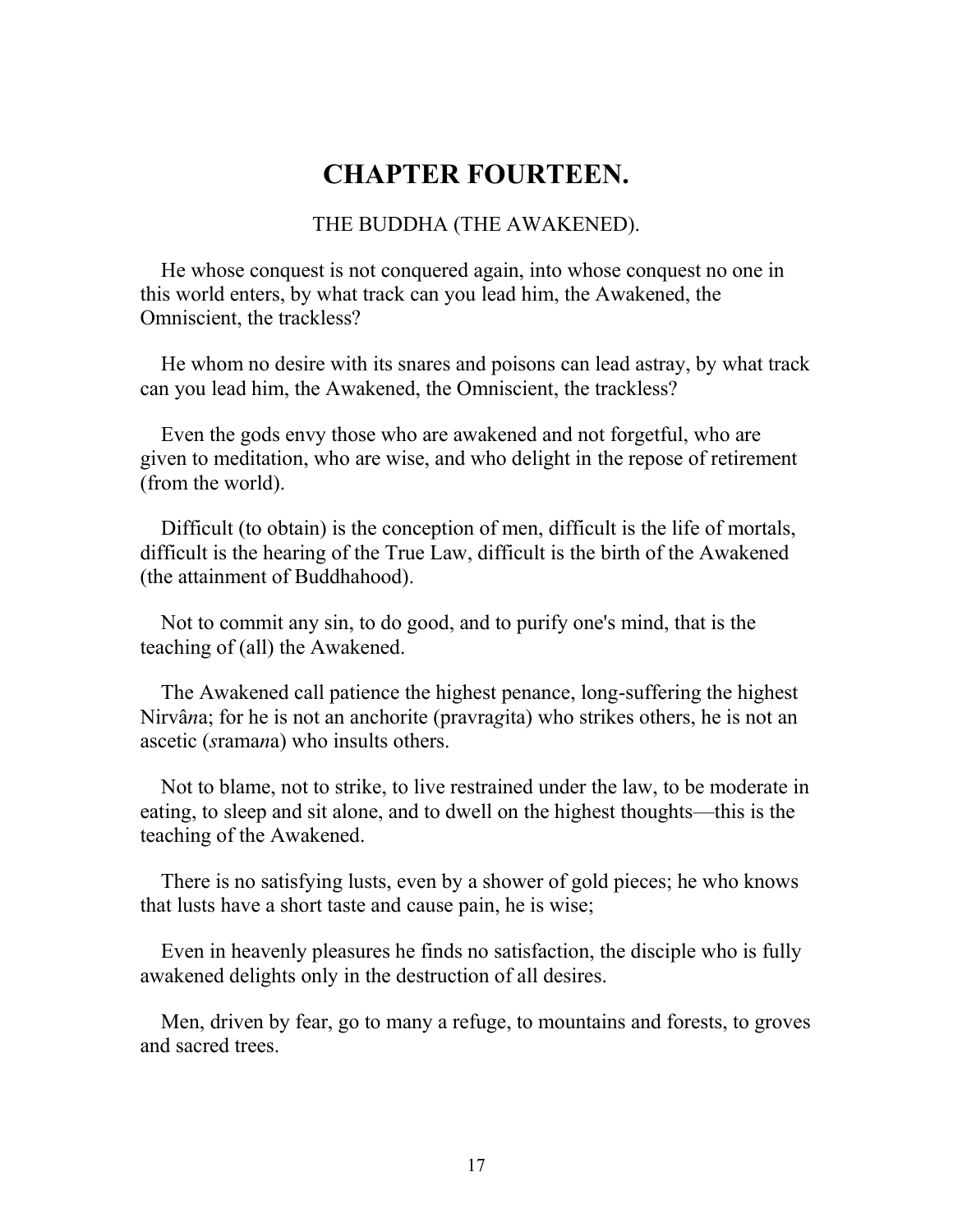But that is not a safe refuge, that is not the best refuge; a man is not delivered from all pains after having gone to that refuge.

 He who takes refuge with Buddha, the Law, and the Church; he who, with clear understanding, sees the four holy truths:

 Namely pain, the origin of pain, the destruction of pain, and the eightfold holy way that leads to the quieting of pain;

 That is the safe refuge, that is the best refuge; having gone to that refuge, a man is delivered from all pain.

 A supernatural person (a Buddha) is not easily found, he is not born everywhere. Wherever such a sage is born, that race prospers.

 Happy is the arising of the awakened, happy is the teaching of the True Law, happy is peace in the church, happy is the devotion of those who are at peace.

 , He who pays homage to those who deserve homage, whether the awakened (Buddha) or their disciples, those who have overcome the host (of evils), and crossed the flood of sorrow, he who pays homage to such as have found deliverance and know no fear, his merit can never be measured by anybody.

## **CHAPTER FIFTEEN.**

### HAPPINESS.

 Let us live happily then, not hating those who hate us! among men who hate us let us dwell free from hatred!

 Let us live happily then, free from ailments among the ailing! among men who are ailing let us dwell free from ailments!

 Let us live happily then, free from greed among the greedy! among men who are greedy let us dwell free from greed!

 Let us live happily then, though we call nothing our own! We shall be like the bright gods, feeding on happiness!

 Victory breeds hatred, for the conquered is unhappy. He who has given up both victory and defeat, he, the contented, is happy.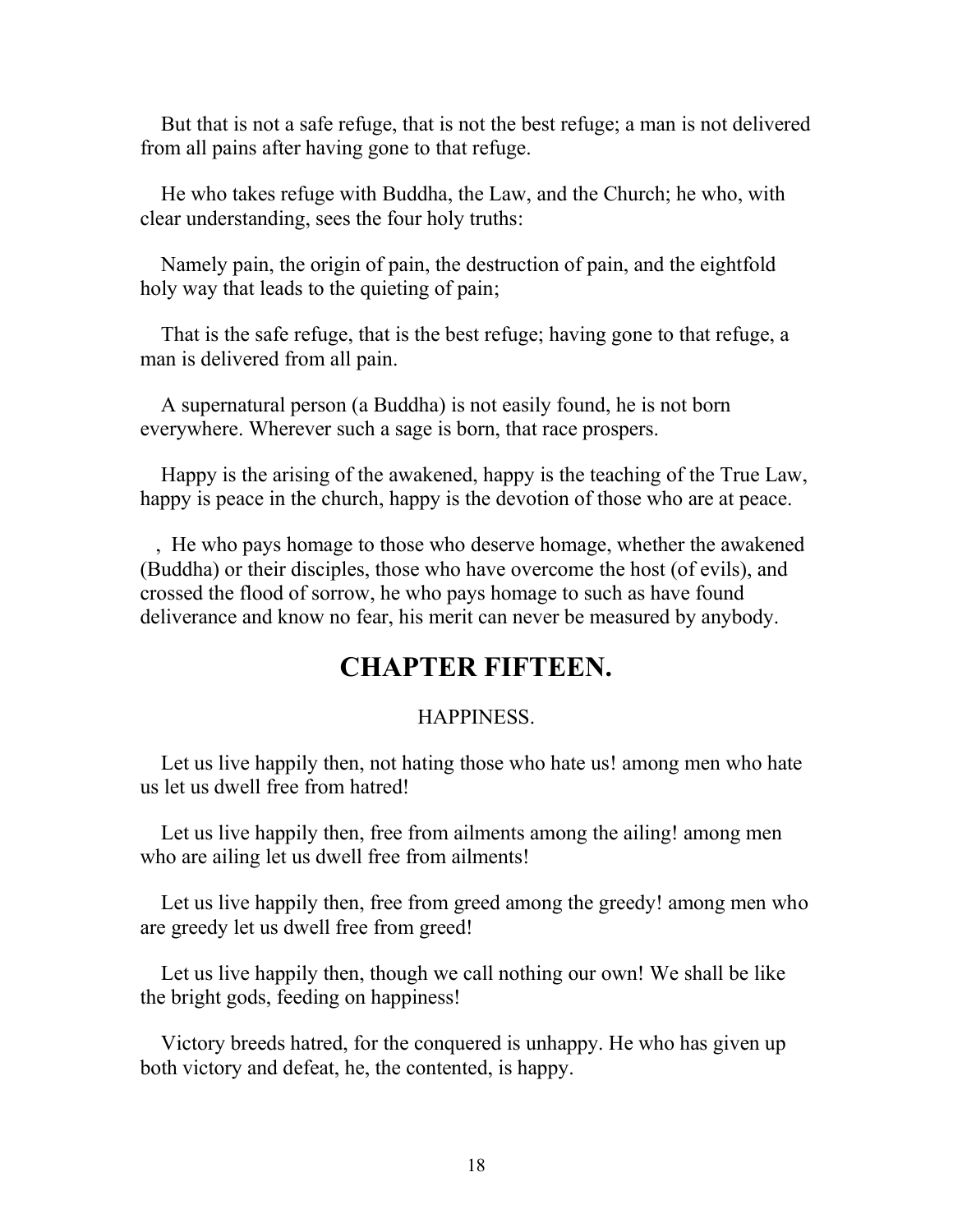Health is the greatest of gifts, contentedness the best riches; trust is the best of relationships, Nirvâ*n*a the highest happiness.

 He who has tasted the sweetness of solitude and tranquillity, is free from fear and free from sin, while he tastes the sweetness of drinking in the law.

 The sight of the elect (Arya) is good, to live with them is always happiness; if a man does not see fools, he will be truly happy.

 He who walks in the company of fools suffers a long way; company with fools, as with an enemy, is always painful; company with the wise is pleasure, like meeting with kinsfolk.

 Therefore, one ought to follow the wise, the intelligent, the learned, the much enduring, the dutiful, the elect; one ought to follow a good and wise man, as the moon follows the path of the stars.

## **CHAPTER SIXTEEN.**

### **PLEASURE**

 He who gives himself to vanity, and does not give himself to meditation, forgetting the real aim (of life) and grasping at pleasure, will in time envy him who has exerted himself in meditation.

 Let no man ever look for what is pleasant, or what is unpleasant. Not to see what is pleasant is pain, and it is pain to see what is unpleasant.

 Let, therefore, no man love anything; loss of the beloved is evil. Those who love nothing and hate nothing, have no fetters.

 From pleasure comes grief, from pleasure comes fear; he who is free from pleasure knows neither grief nor fear.

 From affection comes grief, from affection comes fear; he who is free from affection knows neither grief nor fear.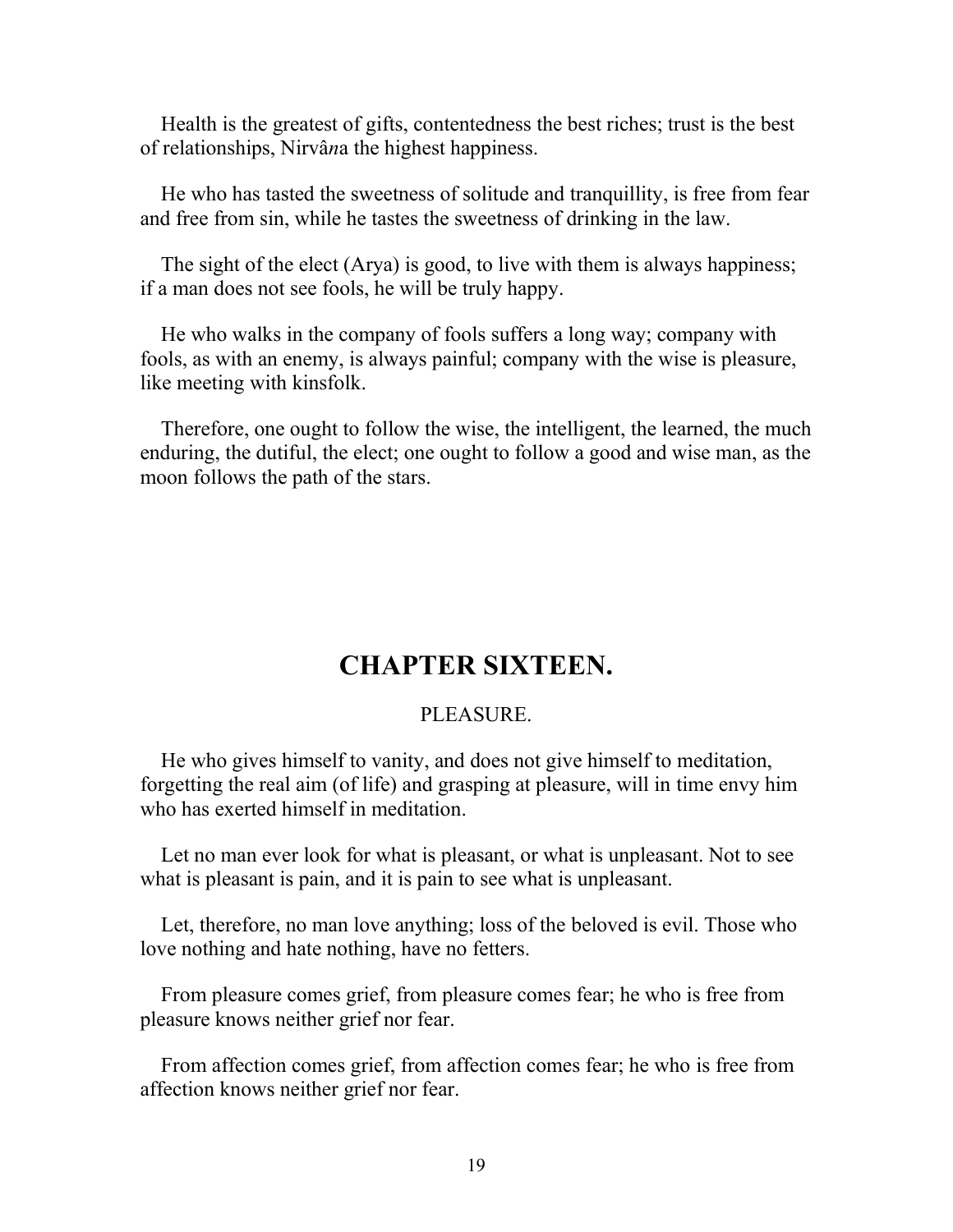From lust comes grief, from lust comes fear; he who is free from lust knows neither grief nor fear.

 From love comes grief, from love comes fear; he who is free from love knows neither grief nor fear.

 From greed comes grief, from greed comes fear; he who is free from greed knows neither grief nor fear.

 He who possesses virtue and intelligence, who is just, speaks the truth, and does what is his own business, him the world will hold dear.

 He in whom a desire for the Ineffable (Nirvâ*n*a) has sprung up, who is satisfied in his mind, and whose thoughts are not bewildered by love, he is called ûrdhva*m*srotas (carried upwards by the stream).

 Kinsmen, friends, and lovers salute a man who has been long away, and returns safe from afar.

 In like manner his good works receive him who has done good, and has gone from this world to the other; as kinsmen receive a friend on his return.

## **CHAPTER SEVENTEEN.**

### ANGER.

 Let a man leave anger, let him forsake pride, let him overcome all bondage! No sufferings befall the man who is not attached to name and form, and who calls nothing his own.

 He who holds back rising anger like a rolling chariot, him I call a real driver; other people are but holding the reins.

 Let a man overcome anger by love, let him overcome evil by good; let him overcome the greedy by liberality, the liar by truth!

 Speak the truth, do not yield to anger; give, if thou art asked for little; by these three steps thou wilt go near the gods.

 The sages who injure nobody, and who always control their body, they will go to the unchangeable place (Nirvâ*n*a), where, if they have gone, they will suffer no more.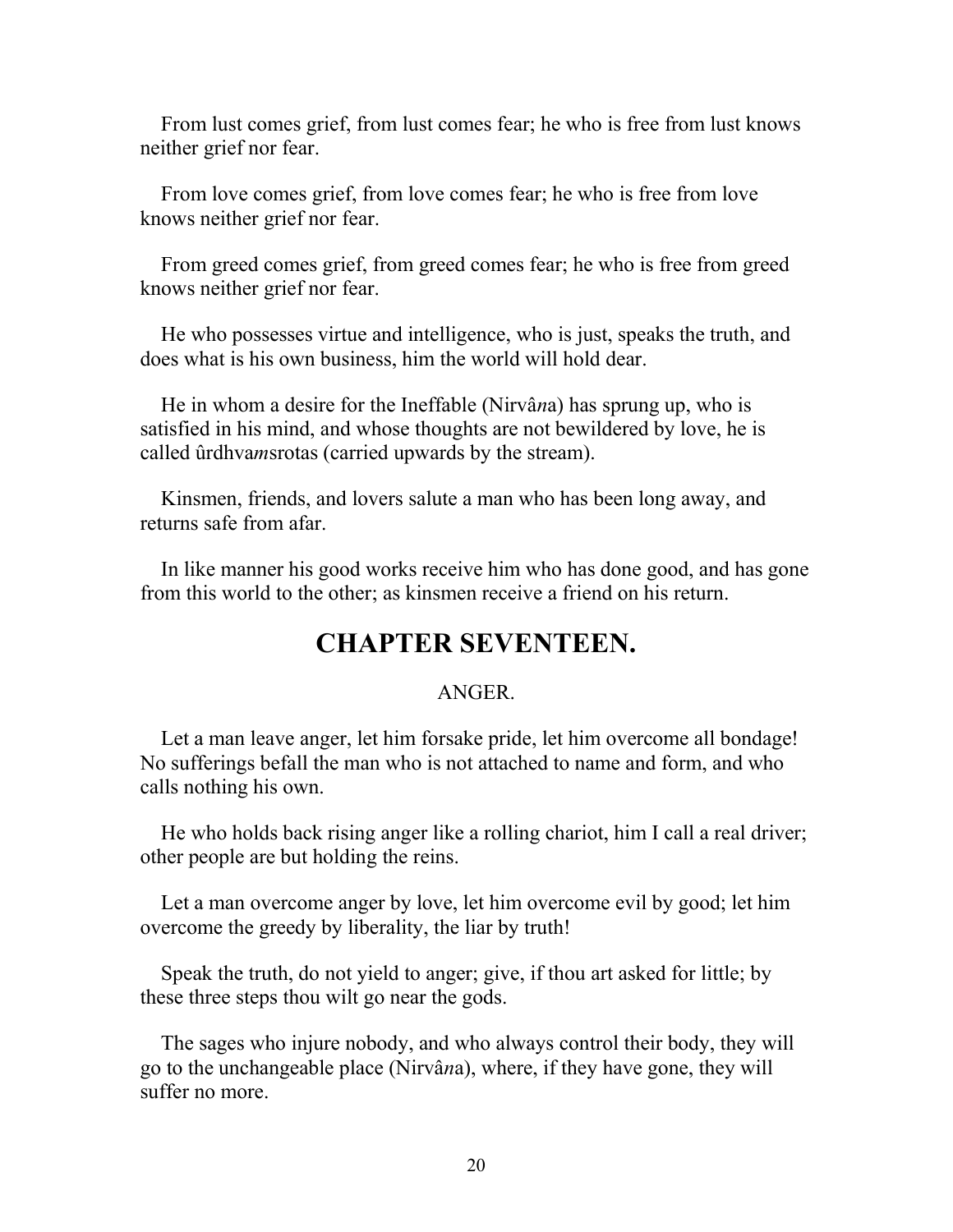Those who are ever watchful, who study day and night, and who strive after Nirvâ*n*a, their passions will come to an end.

 This is an old saying, O Atula, this is not only of to-day: 'They blame him who sits silent they blame him who speaks much, they also blame him who says little; there is no one on earth who is not blamed.'

 There never was, there never will be, nor is there now, a man who is always blamed, or a man who is always praised.

 , But he whom those who discriminate praise continually day after day, as without blemish, wise, rich in knowledge and virtue, who would dare to blame him, like a coin made of gold from the *G*ambû river? Even the gods praise him, he is praised even by Brahman.

 Beware of bodily anger, and control thy body! Leave the sins of the body, and with thy body practise virtue!

 Beware of the anger of the tongue, and control thy tongue! Leave the sins of the tongue, and practise virtue with thy tongue!

 Beware of the anger of the mind, and control thy mind! Leave the sins of the mind, and practise virtue with thy mind!

 The wise who control their body, who control their tongue, the wise who control their mind, are indeed well controlled.

## **CHAPTER EIGHTEEN.**

### IMPURITY.

 Thou art now like a sear leaf, the messengers of death (Yama) have come near to thee; thou standest at the door of thy departure, and thou hast no provision for thy journey.

 Make thyself an island, work hard, be wise! When thy impurities are blown away, and thou art free from guilt, thou wilt enter into the heavenly world of the elect (Ariya).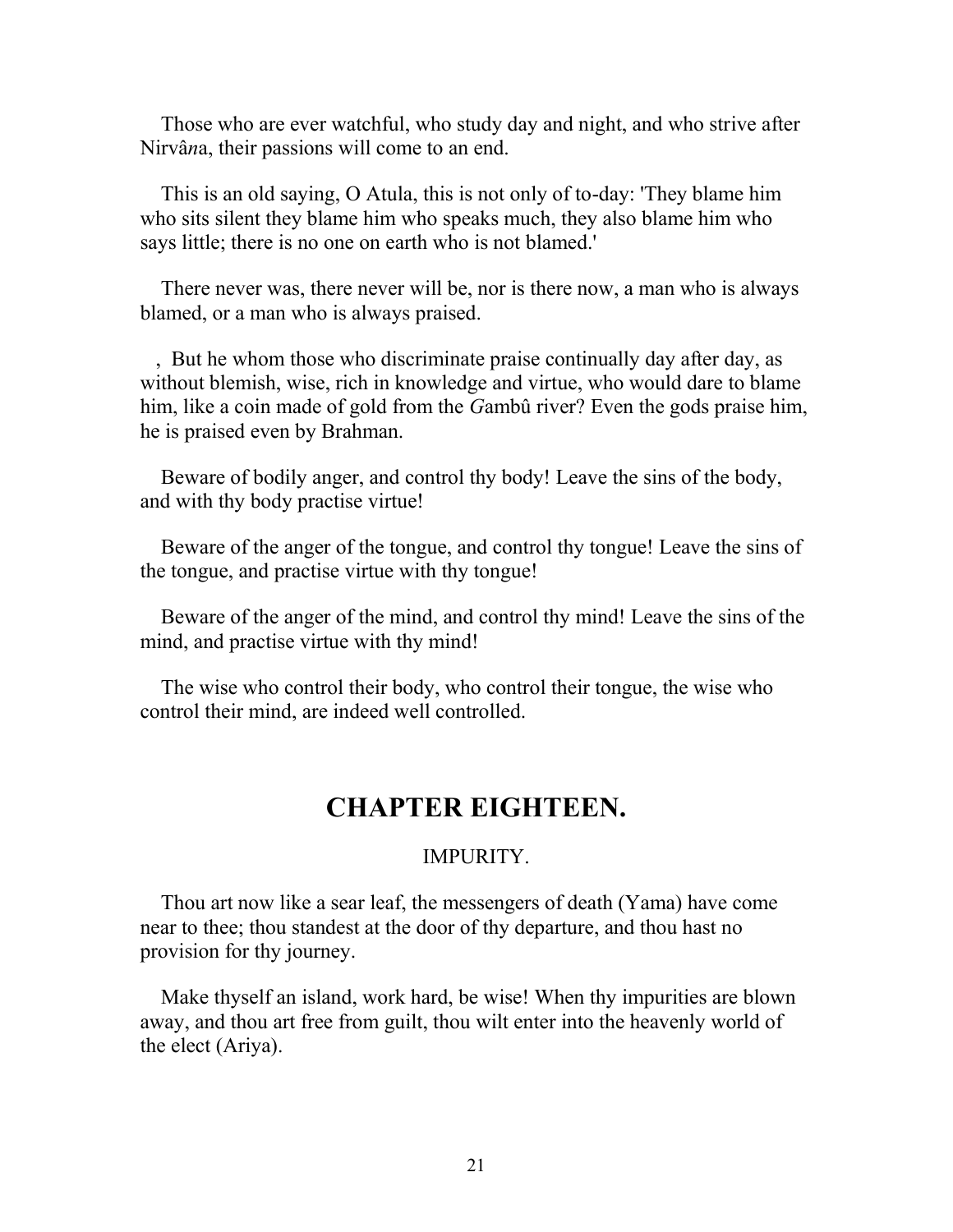Thy life has come to an end, thou art come near to death (Yama), there is no resting-place for thee on the road, and thou hast no provision for thy journey.

 Make thyself an island, work hard, be wise! When thy impurities are blown away, and thou art free from guilt, thou wilt not enter again into birth and decay.

 Let a wise man blow off the impurities of his self, as a smith blows off the impurities of silver one by one, little by little, and from time to time.

 As the impurity which springs from the iron, when it springs from it, destroys it; thus do a transgressor's own works lead him to the evil path.

 The taint of prayers is non-repetition; the taint of houses, non- repair; the taint of the body is sloth; the taint of a watchman, thoughtlessness.

 Bad conduct is the taint of woman, greediness the taint of a benefactor; tainted are all evil ways in this world and in the next.

 But there is a taint worse than all taints—ignorance is the greatest taint. O mendicants! throw off that taint, and become taintless!

 Life is easy to live for a man who is without shame, a crow hero, a mischiefmaker, an insulting, bold, and wretched fellow.

 But life is hard to live for a modest man, who always looks for what is pure, who is disinterested, quiet, spotless, and intelligent.

 He who destroys life, who speaks untruth, who in this world takes what is not given him, who goes to another man's wife;

 And the man who gives himself to drinking intoxicating liquors, he, even in this world, digs up his own root.

 O man, know this, that the unrestrained are in a bad state; take care that greediness and vice do not bring thee to grief for a long time!

 The world gives according to their faith or according to their pleasure: if a man frets about the food and the drink given to others, he will find no rest either by day or by night.

 He in whom that feeling is destroyed, and taken out with the very root, finds rest by day and by night.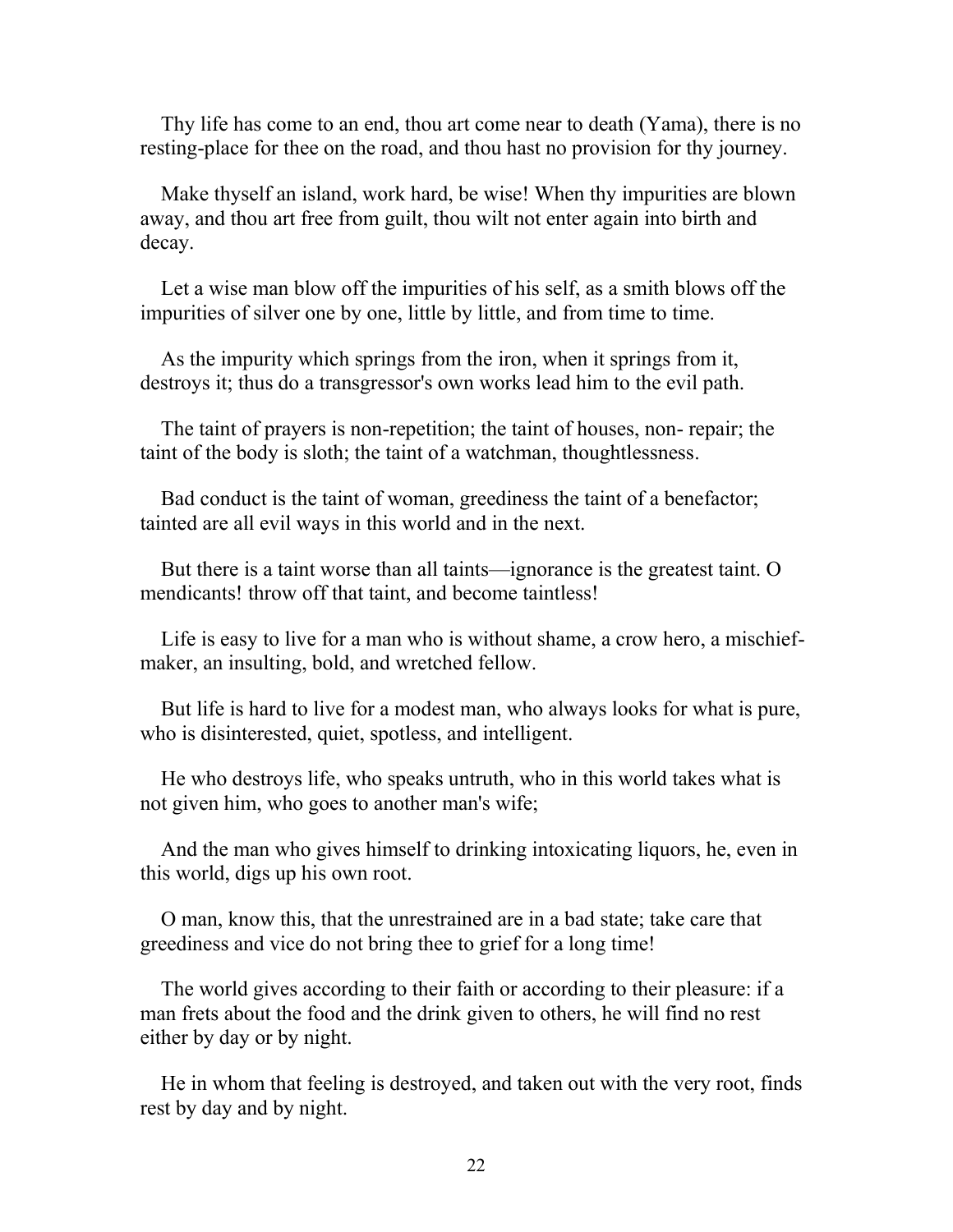There is no fire like passion, there is no shark like hatred, there is no snare like folly, there is no torrent like greed.

 The fault of others is easily perceived, but that of oneself is difficult to perceive; a man winnows his neighbour's faults like chaff, but his own fault he hides, as a cheat hides the bad die from the gambler.

 If a man looks after the faults of others, and is always inclined to be offended, his own passions will grow, and he is far from the destruction of passions.

 There is no path through the air, a man is not a Sama*n*a by outward acts. The world delights in vanity, the Tathâgatas (the Buddhas) are free from vanity.

 There is no path through the air, a man is not a Sama*n*a by outward acts. No creatures are eternal; but the awakened (Buddha) are never shaken.

## **CHAPTER NINETEEN.**

### THE JUST.

A man is not just if he carries a matter by violence;

 No, he who distinguishes both right and wrong, who is learned and leads others, not by violence, but by law and equity, and who is guarded by the law and intelligent, he is called just.

 A man is not learned because he talks much; he who is patient, free from hatred and fear, he is called learned.

 A man is not a supporter of the law because he talks much; even if a man has learnt little, but sees the law bodily, he is a supporter of the law, a man who never neglects the law.

 A man is not an elder because his head is grey; his age may be ripe, but he is called 'Old-in-vain.'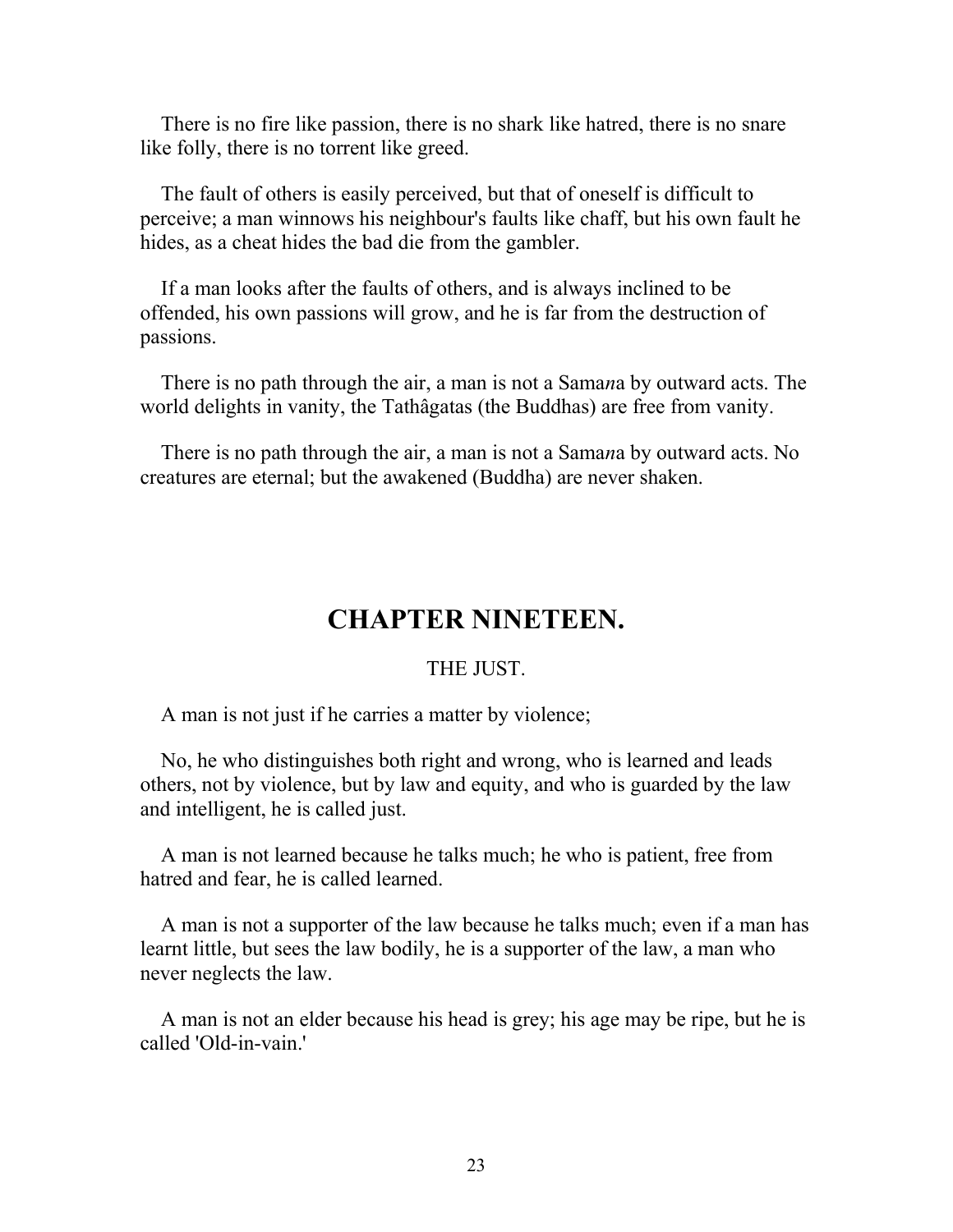He in whom there is truth, virtue, love, restraint, moderation, he who is free from impurity and is wise, he is called an elder.

 An envious, greedy, dishonest man does not become respectable by means of much talking only, or by the beauty of his complexion.

 He in whom all this is destroyed, and taken out with the very root, he, when freed from hatred and wise, is called respectable.

 Not by tonsure does an undisciplined man who speaks falsehood become a Sama*n*a; can a man be a Sama*n*a who is still held captive by desire and greediness?

 He who always quiets the evil, whether small or large, he is called a Sama*n*a (a quiet man), because he has quieted all evil.

 A man is not a mendicant (Bhikshu) simply because he asks others for alms; he who adopts the whole law is a Bhikshu, not he who only begs.

 He who is above good and evil, who is chaste, who with knowledge passes through the world, he indeed is called a Bhikshu.

 A man is not a Muni because he observes silence (mona, i.e. mauna), if he is foolish and ignorant;

 But the wise who, taking the balance, chooses the good and avoids evil, he is a Muni, and is a Muni thereby; he who in this world weighs both sides is called a Muni.

 A man is not an elect (Ariya) because he injures living creatures; because he has pity on all living creatures, therefore is a man called Ariya.

 Not only by discipline and vows, not only by much learning, not by entering into a trance, not by sleeping alone, do I earn the happiness of release which no worldling can know.

 Bhikshu, be not confident as long as thou hast not attained the extinction of desires.

### **CHAPTER TWENTY.**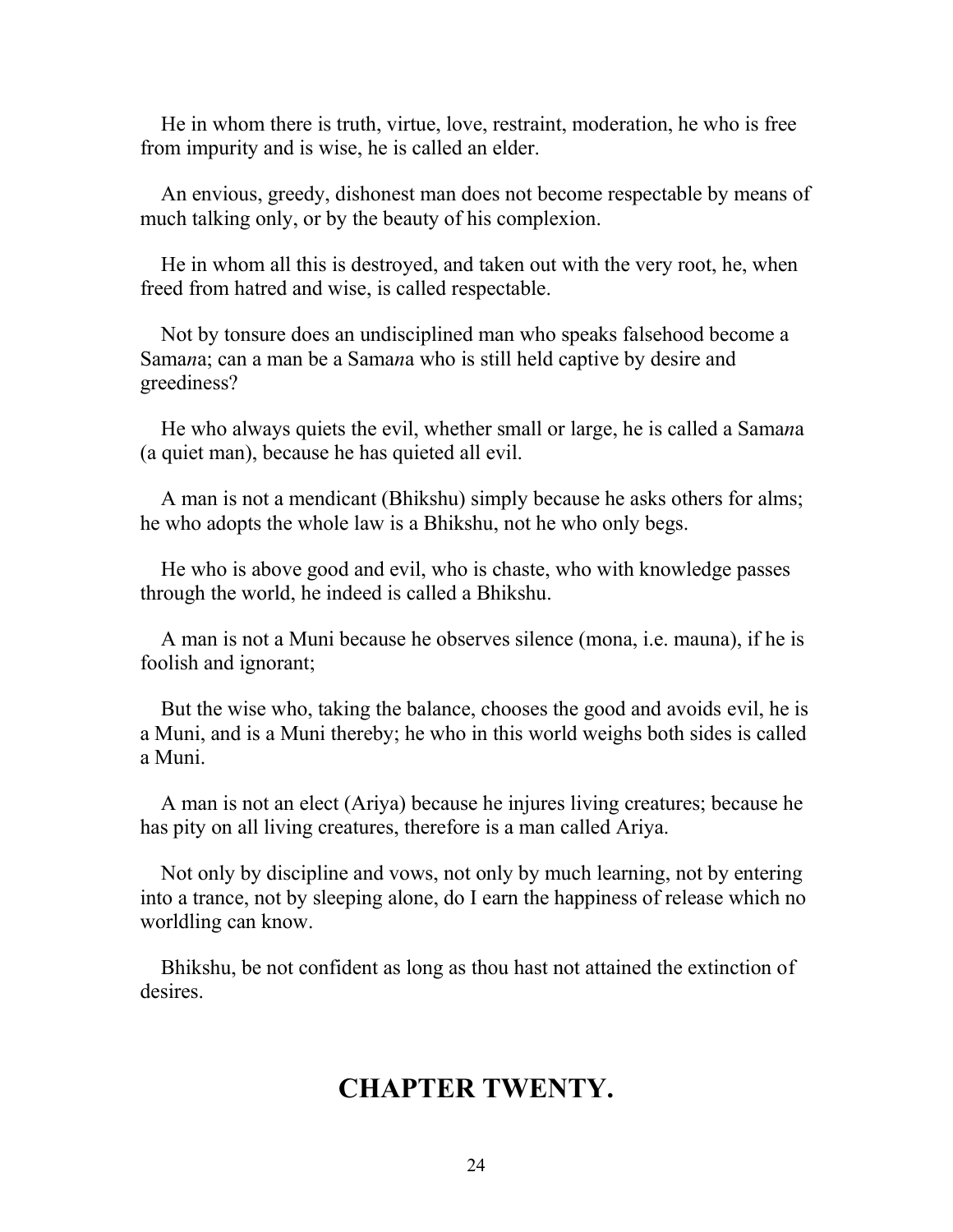#### THE WAY.

 The best of ways is the eightfold; the best of truths the four words; the best of virtues passionlessness; the best of men he who has eyes to see.

 This is the way, there is no other that leads to the purifying of intelligence. Go on this way! Everything else is the deceit of Mâra (the tempter).

 If you go on this way, you will make an end of pain! The way was preached by me, when I had understood the removal of the thorns (in the flesh).

 You yourself must make an effort. The Tathâgatas (Buddhas) are only preachers. The thoughtful who enter the way are freed from the bondage of Mâra.

 'All created things perish,' he who knows and sees this becomes passive in pain; this is the way to purity.

 'All created things are grief and pain,' he who knows and sees this becomes passive in pain; this is the way that leads to purity.

 'All forms are unreal,' he who knows and sees this becomes passive in pain; this is the way that leads to purity.

 He who does not rouse himself when it is time to rise, who, though young and strong, is full of sloth, whose will and thought are weak, that lazy and idle man will never find the way to knowledge.

 Watching his speech, well restrained in mind, let a man never commit any wrong with his body! Let a man but keep these three roads of action clear, and he will achieve the way which is taught by the wise.

 Through zeal knowledge is gotten, through lack of zeal knowledge is lost; let a man who knows this double path of gain and loss thus place himself that knowledge may grow.

 Cut down the whole forest (of lust), not a tree only! Danger comes out of the forest (of lust). When you have cut down both the forest (of lust) and its undergrowth, then, Bhikshus, you will be rid of the forest and free!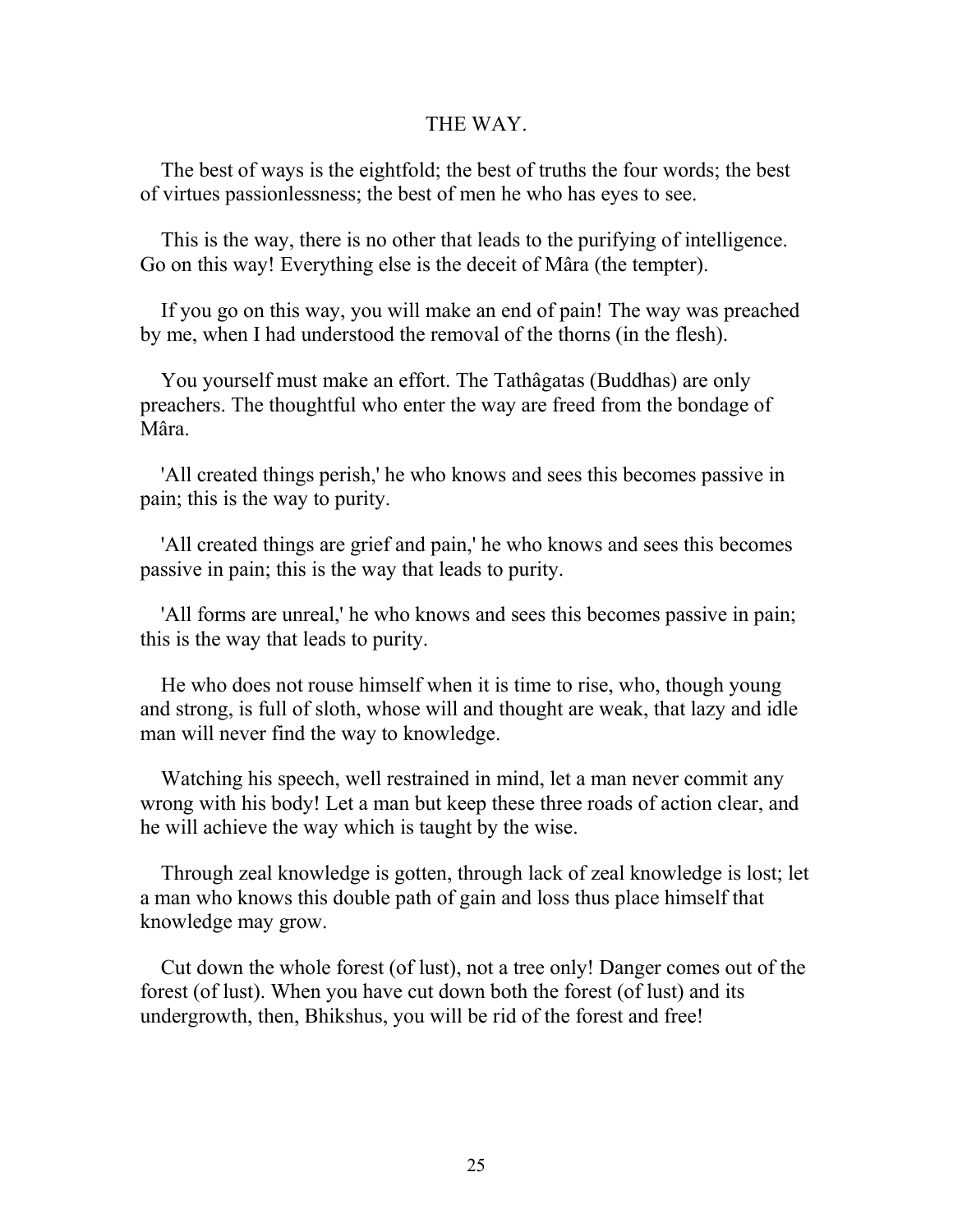So long as the love of man towards women, even the smallest, is not destroyed, so long is his mind in bondage, as the calf that drinks milk is to its mother.

 Cut out the love of self, like an autumn lotus, with thy hand! Cherish the road of peace. Nirvâ*n*a has been shown by Sugata (Buddha).

 'Here I shall dwell in the rain, here in winter and summer,' thus the fool meditates, and does not think of his death.

 Death comes and carries off that man, praised for his children and flocks, his mind distracted, as a flood carries off a sleeping village.

 Sons are no help, nor a father, nor relations; there is no help from kinsfolk for one whom death has seized.

 A wise and good man who knows the meaning of this, should quickly clear the way that leads to Nirvâ*n*a.

## **CHAPTER TWENTY-ONE.**

### MISCELLANEOUS.

 If by leaving a small pleasure one sees a great pleasure, let a wise man leave the small pleasure, and look to the great.

 He who, by causing pain to others, wishes to obtain pleasure for himself, he, entangled in the bonds of hatred, will never be free from hatred.

 What ought to be done is neglected, what ought not to be done is done; the desires of unruly, thoughtless people are always increasing.

 But they whose whole watchfulness is always directed to their body, who do not follow what ought not to be done, and who steadfastly do what ought to be done, the desires of such watchful and wise people will come to an end.

 A true Brâhma*n*a goes scatheless, though he have killed father and mother, and two valiant kings, though he has destroyed a kingdom with all its subjects.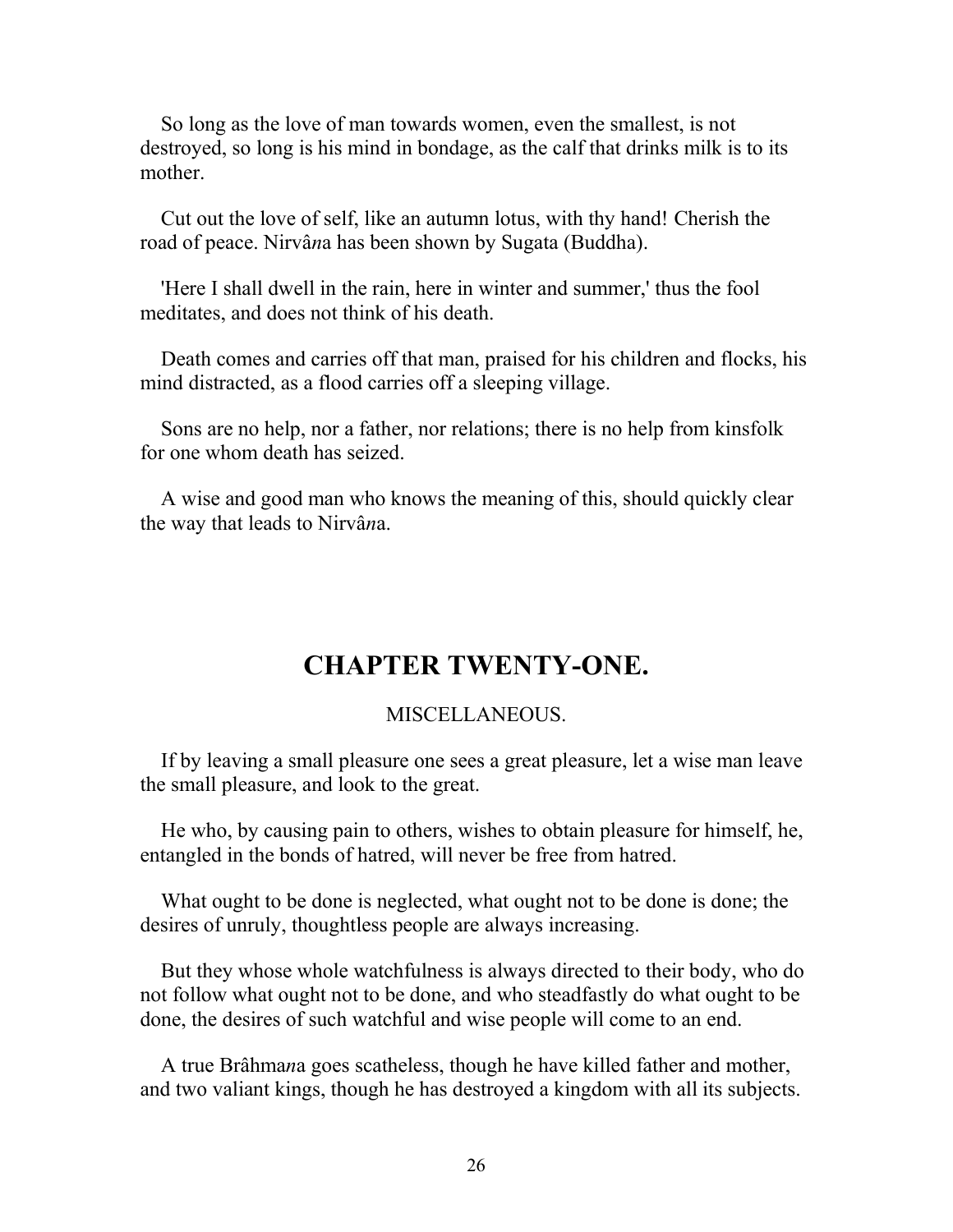A true Brâhma*n*a goes scatheless, though he have killed father and mother, and two holy kings, and an eminent man besides.

 The disciples of Gotama (Buddha) are always well awake, and their thoughts day and night are always set on Buddha.

 The disciples of Gotama are always well awake, and their thoughts day and night are always set on the law.

 The disciples of Gotama are always well awake, and their thoughts day and night are always set on the church.

 The disciples of Gotama are always well awake, and their thoughts day and night are always set on their body.

 The disciples of Gotama are always well awake, and their mind day and night always delights in compassion.

 The disciples of Gotama are always well awake, and their mind day and night always delights in meditation.

 It is hard to leave the world (to become a friar), it is hard to enjoy the world; hard is the monastery, painful are the houses; painful it is to dwell with equals (to share everything in common), and the itinerant mendicant is beset with pain. Therefore let no man be an itinerant mendicant and he will not be beset with pain.

 Whatever place a faithful, virtuous, celebrated, and wealthy man chooses, there he is respected.

 Good people shine from afar, like the snowy mountains; bad people are not seen, like arrows shot by night.

 He alone who, without ceasing, practises the duty of sitting alone and sleeping alone, he, subduing himself, will rejoice in the destruction of all desires alone, as if living in a forest.

## **CHAPTER TWENTY-TWO.**

### THE DOWNWARD COURSE.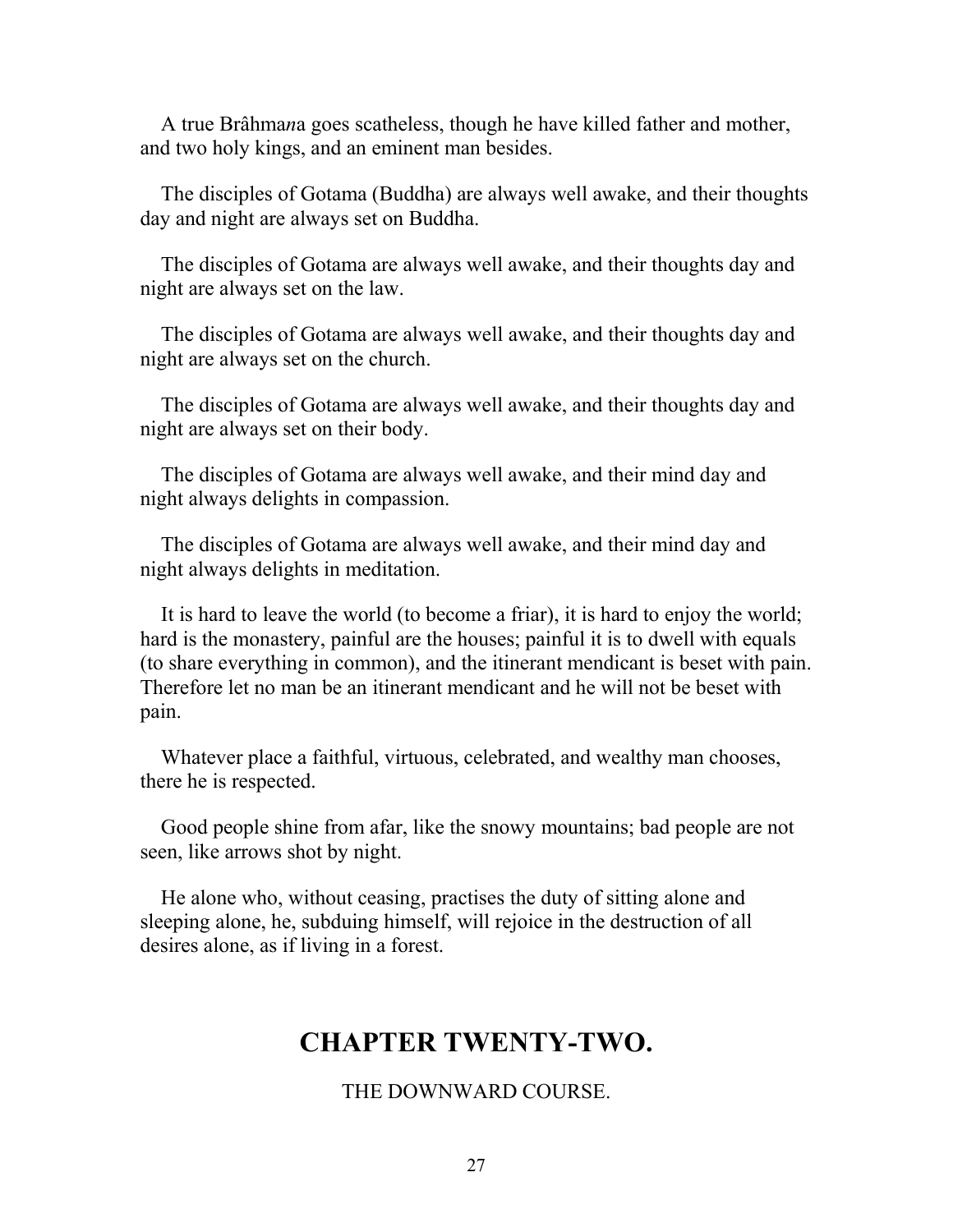He who says what is not, goes to hell; he also who, having done a thing, says I have not done it. After death both are equal, they are men with evil deeds in the next world.

 Many men whose shoulders are covered with the yellow gown are illconditioned and unrestrained; such evil-doers by their evil deeds go to hell.

 Better it would be to swallow a heated iron ball, like flaring fire, than that a bad unrestrained fellow should live on the charity of the land.

 Four things does a wreckless man gain who covets his neighbour's wife—a bad reputation, an uncomfortable bed, thirdly, punishment, and lastly, hell.

 There is bad reputation, and the evil way (to hell), there is the short pleasure of the frightened in the arms of the frightened, and the king imposes heavy punishment; therefore let no man think of his neighbour's wife.

 As a grass-blade, if badly grasped, cuts the arm, badly-practised asceticism leads to hell.

 An act carelessly performed, a broken vow, and hesitating obedience to discipline, all this brings no great reward.

 If anything is to be done, let a man do it, let him attack it vigorously! A careless pilgrim only scatters the dust of his passions more widely.

 An evil deed is better left undone, for a man repents of it afterwards; a good deed is better done, for having done it, one does not repent.

 Like a well-guarded frontier fort, with defences within and without, so let a man guard himself. Not a moment should escape, for they who allow the right moment to pass, suffer pain when they are in hell.

 They who are ashamed of what they ought not to be ashamed of, and are not ashamed of what they ought to be ashamed of, such men, embracing false doctrines enter the evil path.

 They who fear when they ought not to fear, and fear not when they ought to fear, such men, embracing false doctrines, enter the evil path.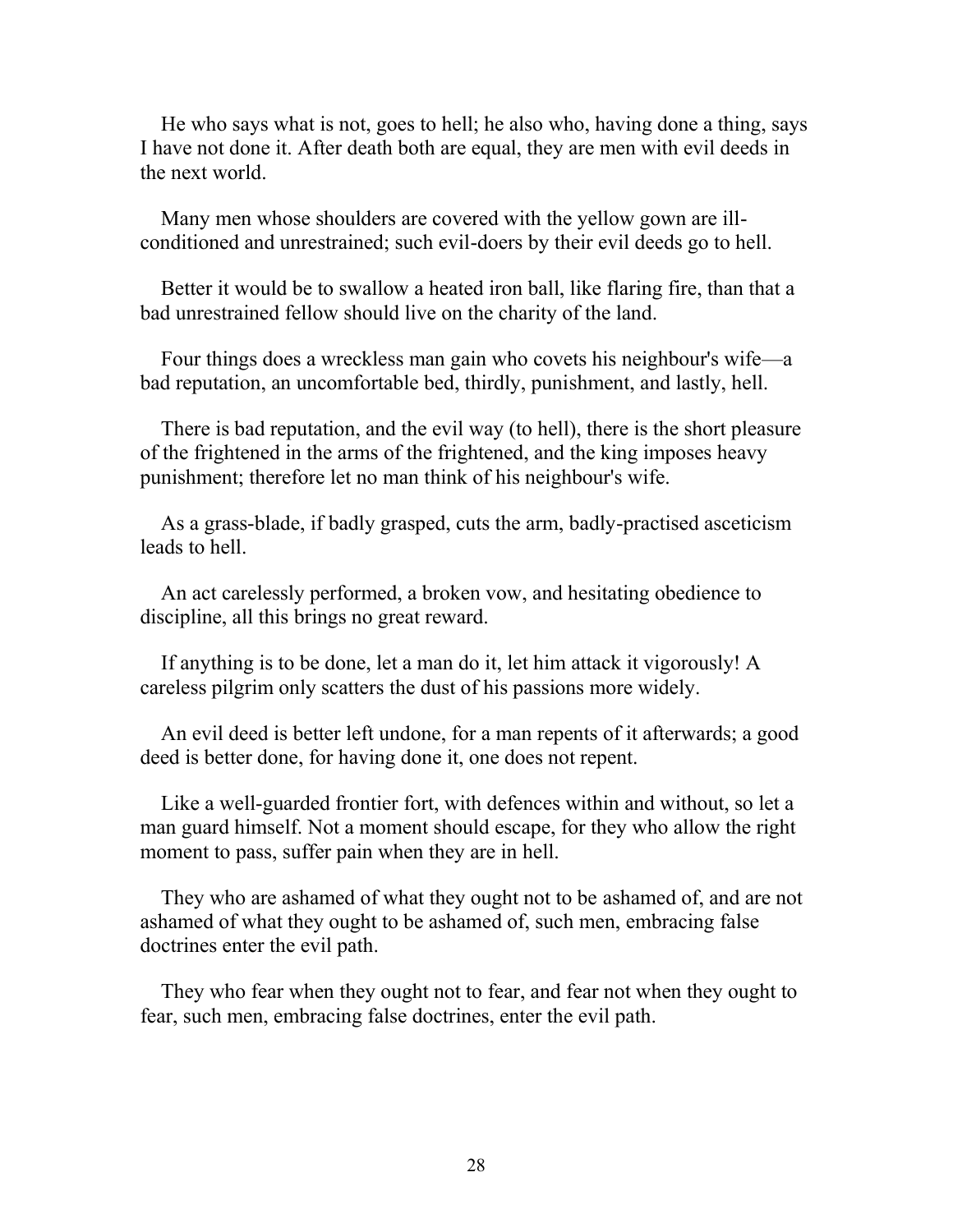They who forbid when there is nothing to be forbidden, and forbid not when there is something to be forbidden, such men, embracing false doctrines, enter the evil path.

 They who know what is forbidden as forbidden, and what is not forbidden as not forbidden, such men, embracing the true doctrine, enter the good path.

## **CHAPTER TWENTY-THREE.**

### THE ELEPHANT.

 Silently shall I endure abuse as the elephant in battle endures the arrow sent from the bow: for the world is ill-natured.

 They lead a tamed elephant to battle, the king mounts a tamed elephant; the tamed is the best among men, he who silently endures abuse.

 Mules are good, if tamed, and noble Sindhu horses, and elephants with large tusks; but he who tames himself is better still.

 For with these animals does no man reach the untrodden country (Nirvâ*n*a), where a tamed man goes on a tamed animal, viz. on his own well-tamed self.

 The elephant called Dhanapâlaka, his temples running with sap, and difficult to hold, does not eat a morsel when bound; the elephant longs for the elephant grove.

 If a man becomes fat and a great eater, if he is sleepy and rolls himself about, that fool, like a hog fed on wash, is born again and again.

 This mind of mine went formerly wandering about as it liked, as it listed, as it pleased; but I shall now hold it in thoroughly, as the rider who holds the hook holds in the furious elephant.

 Be not thoughtless, watch your thoughts! Draw yourself out of the evil way, like an elephant sunk in mud.

 If a man find a prudent companion who walks with him, is wise, and lives soberly, he may walk with him, overcoming all dangers, happy, but considerate.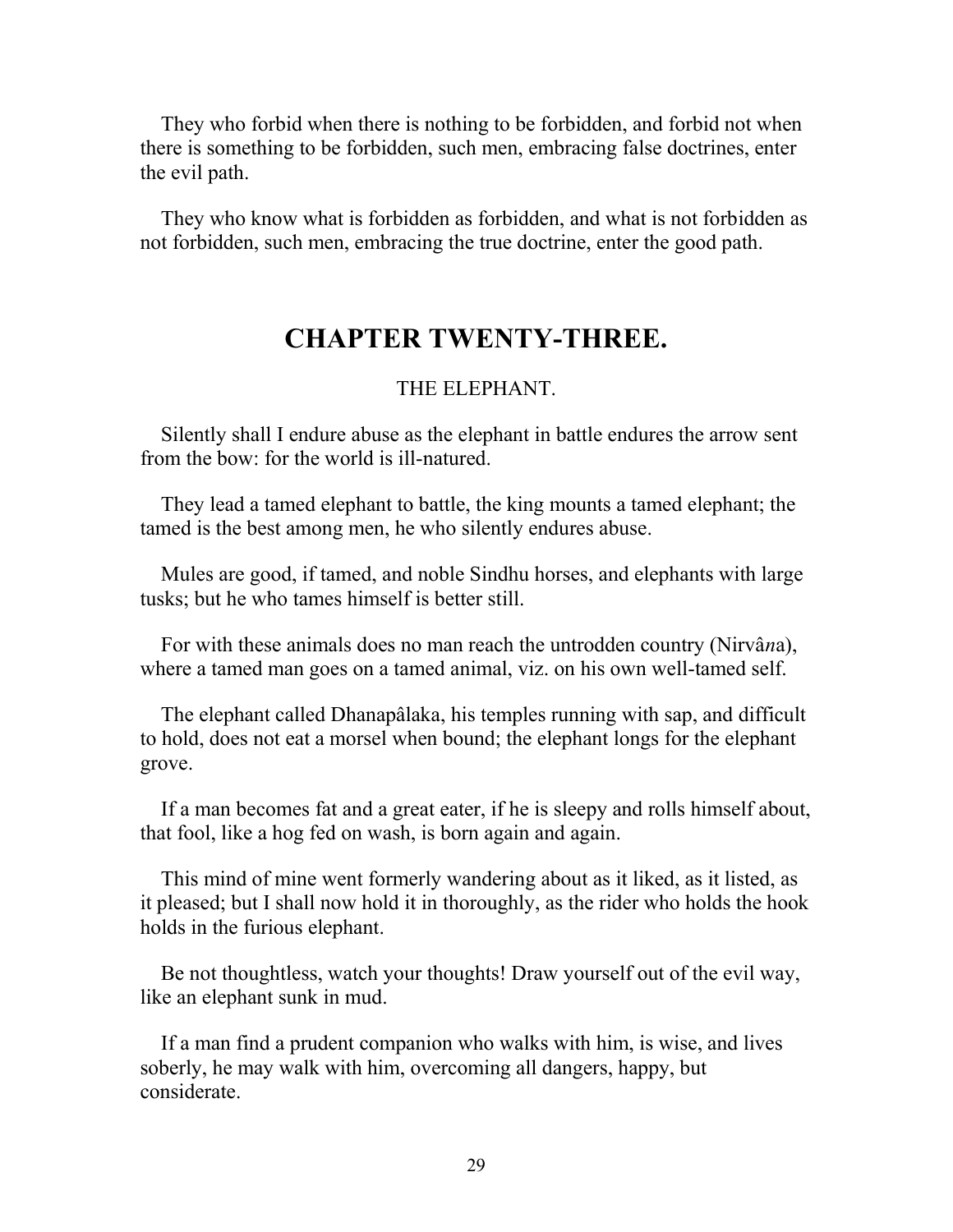If a man find no prudent companion who walks with him, is wise, and lives soberly, let him walk alone, like a king who has left his conquered country behind—like an elephant in the forest.

 It is better to live alone, there is no companionship with a fool; let a man walk alone, let him commit no sin, with few wishes, like an elephant in the forest.

 If an occasion arises, friends are pleasant; enjoyment is pleasant, whatever be the cause; a good work is pleasant in the hour of death; the giving up of all grief is pleasant.

 Pleasant in the world is the state of a mother, pleasant the state of a father, pleasant the state of a Sama*n*a, pleasant the state of a Brâhma*n*a.

 Pleasant is virtue lasting to old age, pleasant is a faith firmly rooted; pleasant is attainment of intelligence, pleasant is avoiding of sins.

## **CHAPTER TWENTY-FOUR.**

#### **THIRST.**

 The thirst of a thoughtless man grows like a creeper; he runs from life to life, like a monkey seeking fruit in the forest.

 Whomsoever this fierce thirst overcomes, full of poison, in this world, his sufferings increase like the abounding Bîra*n*a grass.

 He who overcomes this fierce thirst, difficult to be conquered in this world, sufferings fall off from him, like water-drops from a lotus leaf.

 This salutary word I tell you, 'Do ye, as many as are here assembled, dig up the root of thirst, as he who wants the sweet-scented U*s*îra root must dig up the Bîra*n*a grass, that Mâra (the tempter) may not crush you again and again, as the stream crushes the reeds.'

 As a tree, even though it has been cut down, is firm so long as its root is safe, and grows again, thus, unless the feeders of thirst are destroyed, the pain (of life) will return again and again.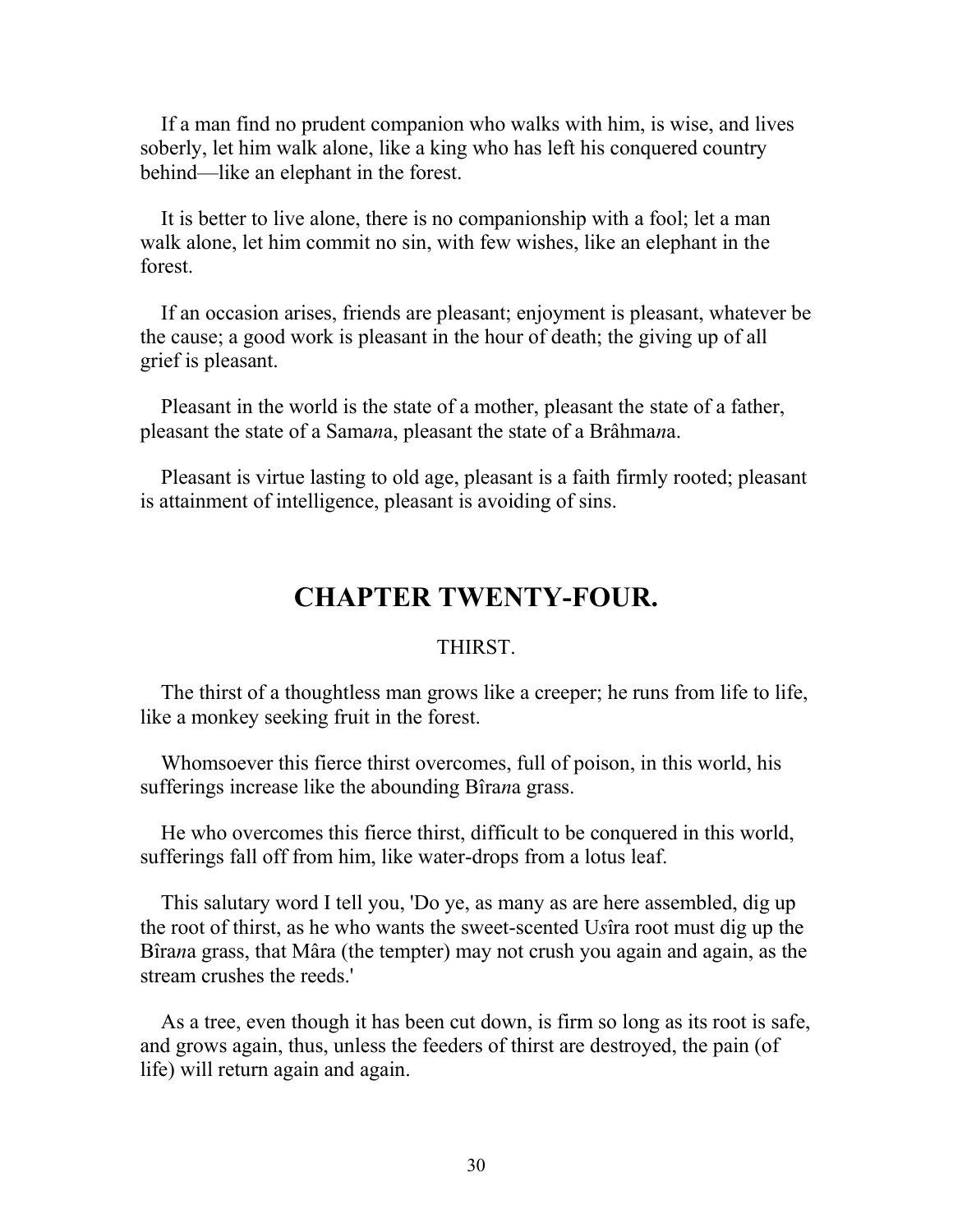He whose thirst running towards pleasure is exceeding strong in the thirtysix channels, the waves will carry away that misguided man, viz. his desires which are set on passion.

 The channels run everywhere, the creeper (of passion) stands sprouting; if you see the creeper springing up, cut its root by means of knowledge.

 A creature's pleasures are extravagant and luxurious; sunk in lust and looking for pleasure, men undergo (again and again) birth and decay.

 Men, driven on by thirst, run about like a snared hare; held in fetters and bonds, they undergo pain for a long time, again and again.

 Men, driven on by thirst, run about like a snared hare; let therefore the mendicant drive out thirst, by striving after passionlessness for himself.

 He who having got rid of the forest (of lust) (i.e. after having reached Nirvâ*n*a) gives himself over to forest-life (i.e. to lust), and who, when removed from the forest (i.e. from lust), runs to the forest (i.e. to lust), look at that man! though free, he runs into bondage.

 Wise people do not call that a strong fetter which is made of iron, wood, or hemp; far stronger is the care for precious stones and rings, for sons and a wife.

 That fetter wise people call strong which drags down, yields, but is difficult to undo; after having cut this at last, people leave the world, free from cares, and leaving desires and pleasures behind.

 Those who are slaves to passions, run down with the stream (of desires), as a spider runs down the web which he has made himself; when they have cut this, at last, wise people leave the world free from cares, leaving all affection behind.

 Give up what is before, give up what is behind, give up what is in the middle, when thou goest to the other shore of existence; if thy mind is altogether free, thou wilt not again enter into birth and decay.

 If a man is tossed about by doubts, full of strong passions, and yearning only for what is delightful, his thirst will grow more and more, and he will indeed make his fetters strong.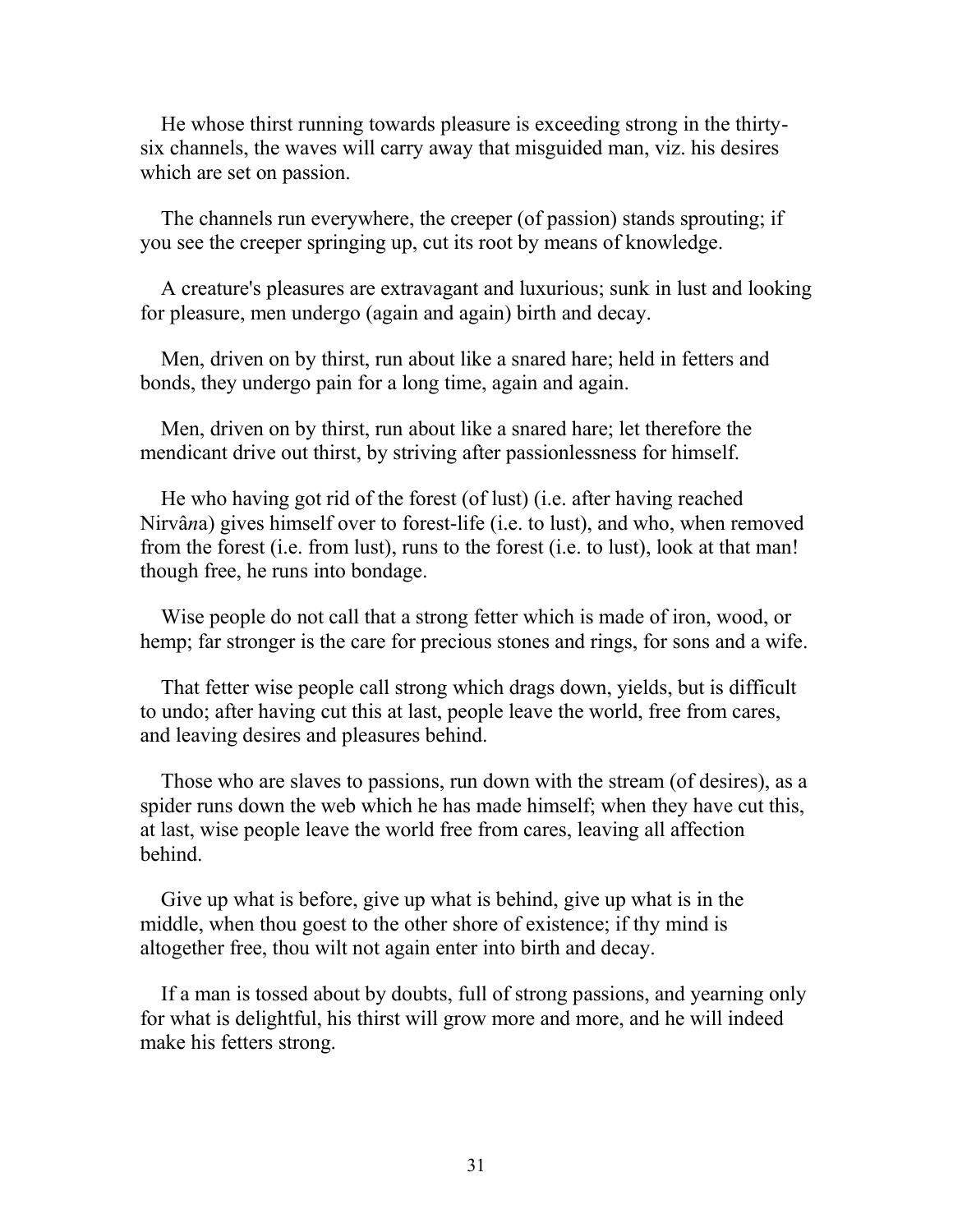If a man delights in quieting doubts, and, always reflecting, dwells on what is not delightful, he certainly will remove, nay, he will cut the fetter of Mâra.

 He who has reached the consummation, who does not tremble, who is without thirst and without sin, he has broken all the thorns of life: this will be his last body.

 He who is without thirst and without affection, who understands the words and their interpretation, who knows the order of letters (those which are before and which are after), he has received his last body, he is called the great sage, the great man.

 'I have conquered all, I know all, in all conditions of life I am free from taint; I have left all, and through the destruction of thirst I am free; having learnt myself, whom shall I teach?'

 The gift of the law exceeds all gifts; the sweetness of the law exceeds all sweetness; the delight in the law exceeds all delights; the extinction of thirst overcomes all pain.

 Pleasures destroy the foolish, if they look not for the other shore; the foolish by his thirst for pleasures destroys himself, as if he were his own enemy.

 The fields are damaged by weeds, mankind is damaged by passion: therefore a gift bestowed on the passionless brings great reward.

 The fields are damaged by weeds, mankind is damaged by hatred: therefore a gift bestowed on those who do not hate brings great reward.

 The fields are damaged by weeds, mankind is damaged by vanity: therefore a gift bestowed on those who are free from vanity brings great reward.

 The fields are damaged by weeds, mankind is damaged by lust: therefore a gift bestowed on those who are free from lust brings great reward.

## **CHAPTER TWENTY-FIVE.**

THE BHIKSHU (MENDICANT).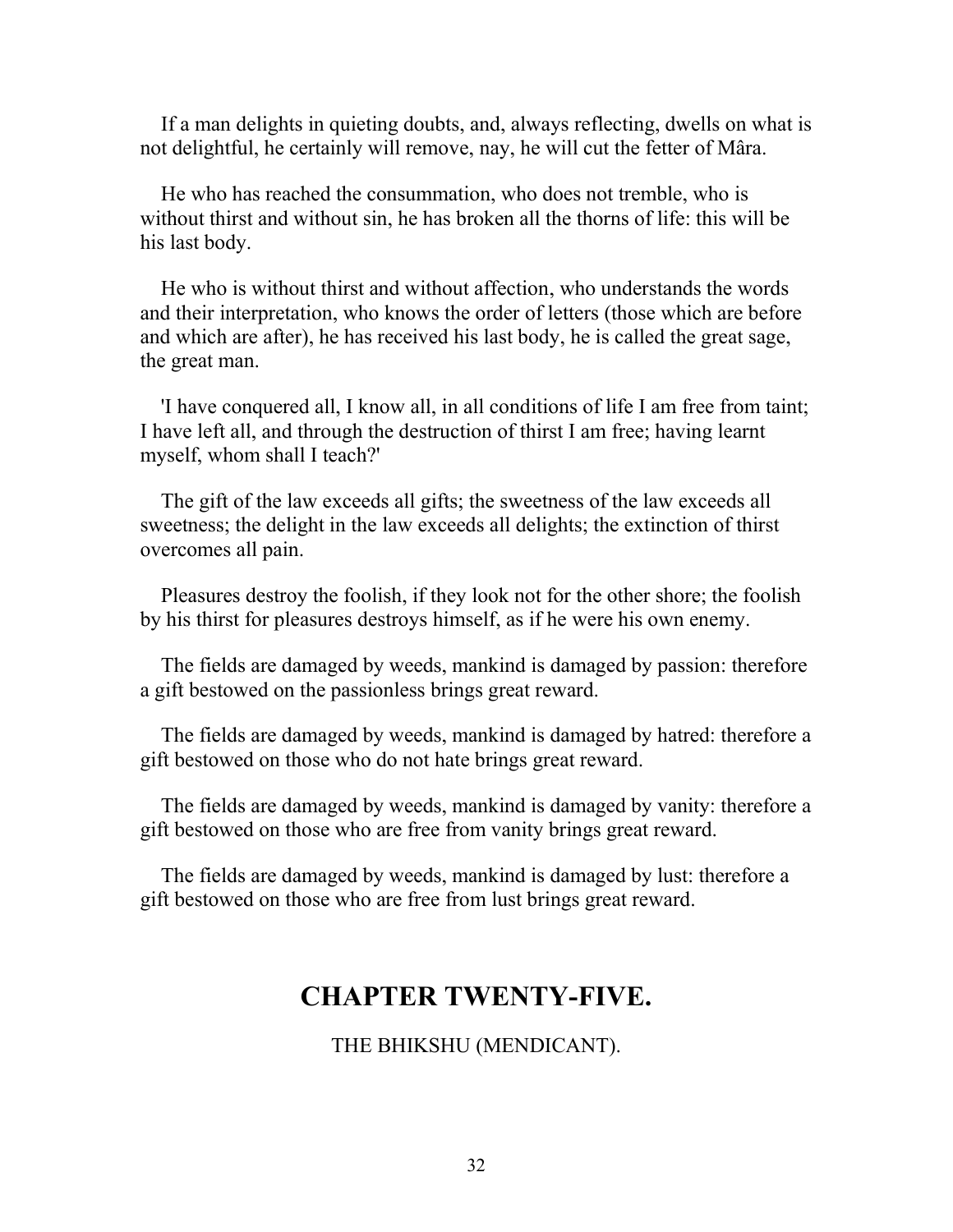Restraint in the eye is good, good is restraint in the ear, in the nose restraint is good, good is restraint in the tongue.

 In the body restraint is good, good is restraint in speech, in thought restraint is good, good is restraint in all things. A Bhikshu, restrained in all things, is freed from all pain.

 He who controls his hand, he who controls his feet, he who controls his speech, he who is well controlled, he who delights inwardly, who is collected, who is solitary and content, him they call Bhikshu.

 The Bhikshu who controls his mouth, who speaks wisely and calmly, who teaches the meaning and the law, his word is sweet.

 He who dwells in the law, delights in the law, meditates on the law, follows the law, that Bhikshu will never fall away from the true law.

 Let him not despise what he has received, nor ever envy others: a mendicant who envies others does not obtain peace of mind.

 A Bhikshu who, though he receives little, does not despise what he has received, even the gods will praise him, if his life is pure, and if he is not slothful.

 He who never identifies himself with name and form, and does not grieve over what is no more, he indeed is called a Bhikshu.

 The Bhikshu who acts with kindness, who is calm in the doctrine of Buddha, will reach the quiet place (Nirvâ*n*a), cessation of natural desires, and happiness.

 O Bhikshu, empty this boat! if emptied, it will go quickly; having cut off passion and hatred thou wilt go to Nirvâ*n*a.

 Cut off the five (senses), leave the five, rise above the five. A Bhikshu, who has escaped from the five fetters, he is called Oghati*nn*a, 'saved from the flood.'

 Meditate, O Bhikshu, and be not heedless! Do not direct thy thought to what gives pleasure that thou mayest not for thy heedlessness have to swallow the iron ball (in hell), and that thou mayest not cry out when burning, 'This is pain.'

 Without knowledge there is no meditation, without meditation there is no knowledge: he who has knowledge and meditation is near unto Nirvâ*n*a.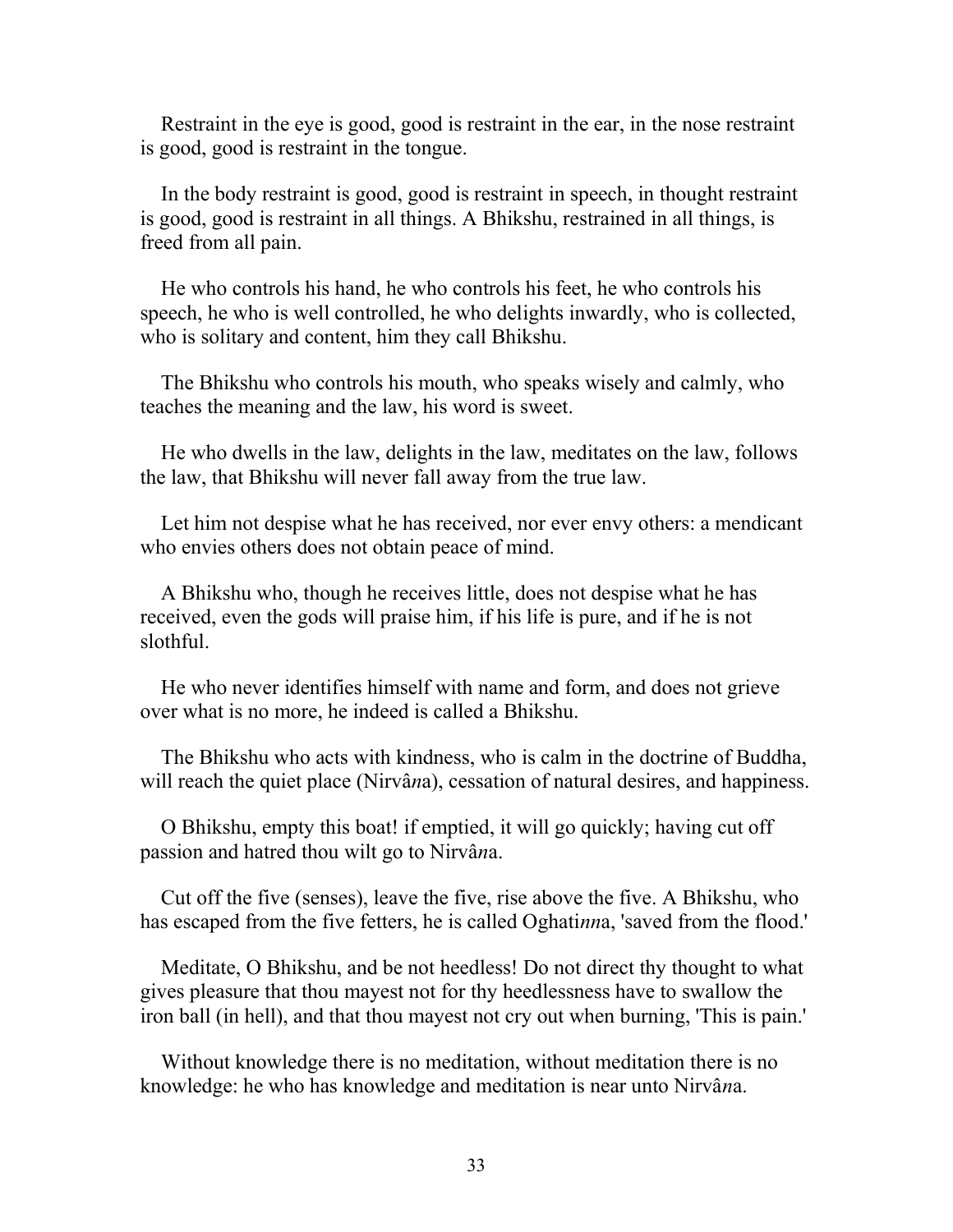A Bhikshu who has entered his empty house, and whose mind is tranquil, feels a more than human delight when he sees the law clearly.

 As soon as he has considered the origin and destruction of the elements (khandha) of the body, he finds happiness and joy which belong to those who know the immortal (Nirvâ*n*a).

 And this is the beginning here for a wise Bhikshu: watchfulness over the senses, contentedness, restraint under the law; keep noble friends whose life is pure, and who are not slothful.

 Let him live in charity, let him be perfect in his duties; then in the fulness of delight he will make an end of suffering.

 As the Vassika plant sheds its withered flowers, men should shed passion and hatred, O ye Bhikshus!

 The Bhikshu whose body and tongue and mind are quieted, who is collected, and has rejected the baits of the world, he is called quiet.

 Rouse thyself by thyself, examine thyself by thyself, thus self-protected and attentive wilt thou live happily, O Bhikshu!

 For self is the lord of self, self is the refuge of self; therefore curb thyself as the merchant curbs a good horse.

 The Bhikshu, full of delight, who is calm in the doctrine of Buddha will reach the quiet place (Nirvâ*n*a), cessation of natural desires, and happiness.

 He who, even as a young Bhikshu, applies himself to the doctrine of Buddha, brightens up this world, like the moon when free from clouds.

## **CHAPTER TWENTY-SIX.**

### THE BRÂHMA*N*A (ARHAT).

 Stop the stream valiantly, drive away the desires, O Brâhma*n*a! When you have understood the destruction of all that was made, you will understand that which was not made.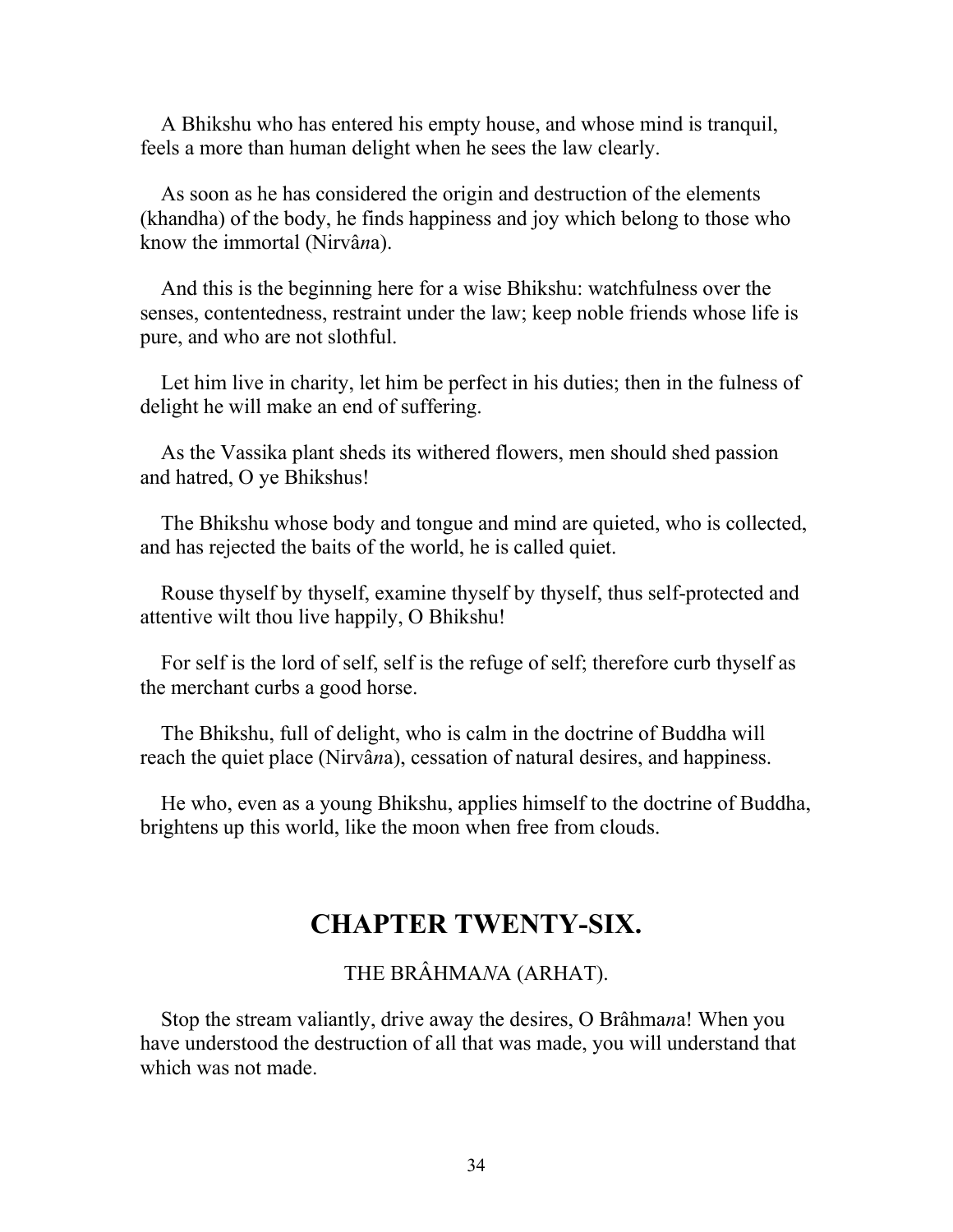If the Brâhma*n*a has reached the other shore in both laws (in restraint and contemplation), all bonds vanish from him who has obtained knowledge.

 He for whom there is neither this nor that shore, nor both, him, the fearless and unshackled, I call indeed a Brâhma*n*a.

 He who is thoughtful, blameless, settled, dutiful, without passions, and who has attained the highest end, him I call indeed a Brâhma*n*a.

 The sun is bright by day, the moon shines by night, the warrior is bright in his armour, the Brâhma*n*a is bright in his meditation; but Buddha, the Awakened, is bright with splendour day and night.

 Because a man is rid of evil, therefore he is called Brâhma*n*a; because he walks quietly, therefore he is called Sama*n*a; because he has sent away his own impurities, therefore he is called Pravra*g*ita (Pabba*g*ita, a pilgrim).

 No one should attack a Brâhma*n*a, but no Brâhma*n*a (if attacked) should let himself fly at his aggressor! Woe to him who strikes a Brâhma*n*a, more woe to him who flies at his aggressor!

 It advantages a Brâhma*n*a not a little if he holds his mind back from the pleasures of life; when all wish to injure has vanished, pain will cease.

 Him I call indeed a Brâhma*n*a who does not offend by body, word, or thought, and is controlled on these three points.

 After a man has once understood the law as taught by the Well-awakened (Buddha), let him worship it carefully, as the Brâhma*n*a worships the sacrificial fire.

 A man does not become a Brâhma*n*a by his platted hair, by his family, or by birth; in whom there is truth and righteousness, he is blessed, he is a Brâhma*n*a.

What is the use of platted hair, O fool! what of the raiment of goat-skins? Within thee there is ravening, but the outside thou makest clean.

 The man who wears dirty raiments, who is emaciated and covered with veins, who lives alone in the forest, and meditates, him I call indeed a Brâhma*n*a.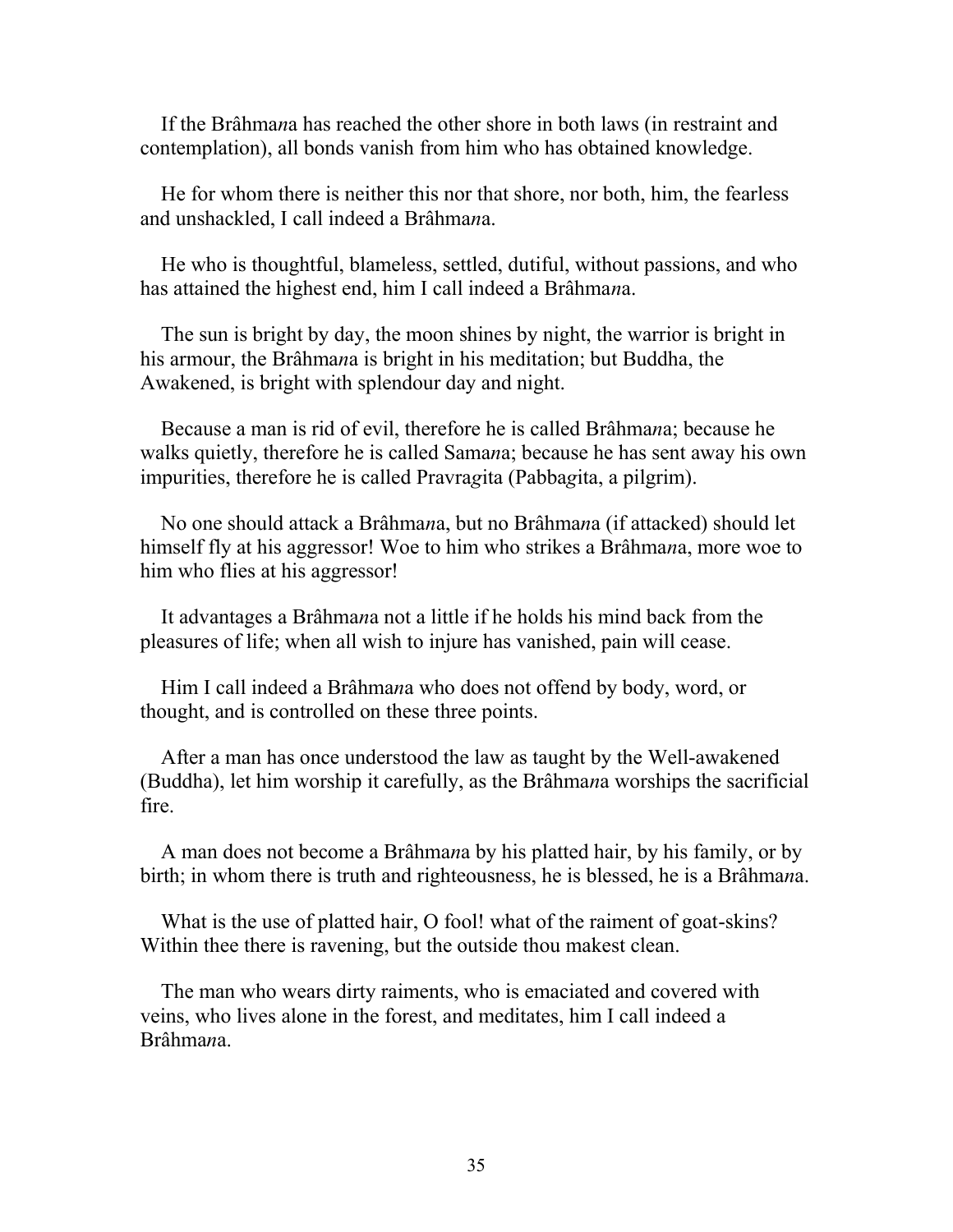I do not call a man a Brâhma*n*a because of his origin or of his mother. He is indeed arrogant, and he is wealthy: but the poor, who is free from all attachments, him I call indeed a Brâhma*n*a.

 Him I call indeed a Brâhma*n*a who has cut all fetters, who never trembles, is independent and unshackled.

 Him I call indeed a Brâhma*n*a who has cut the strap and the thong, the chain with all that pertains to it, who has burst the bar, and is awakened.

 Him I call indeed a Brâhma*n*a who, though he has committed no offence, endures reproach, bonds, and stripes, who has endurance for his force, and strength for his army.

 Him I call indeed a Brâhma*n*a who is free from anger, dutiful, virtuous, without appetite, who is subdued, and has received his last body.

 Him I call indeed a Brâhma*n*a who does not cling to pleasures, like water on a lotus leaf, like a mustard seed on the point of a needle.

 Him I call indeed a Brâhma*n*a who, even here, knows the end of his suffering, has put down his burden, and is unshackled.

 Him I call indeed a Brâhma*n*a whose knowledge is deep, who possesses wisdom, who knows the right way and the wrong, and has attained the highest end.

 Him I call indeed a Brâhma*n*a who keeps aloof both from laymen and from mendicants, who frequents no houses, and has but few desires.

 Him I call indeed a Brâhma*n*a who finds no fault with other beings, whether feeble or strong, and does not kill nor cause slaughter.

 Him I call indeed a Brâhma*n*a who is tolerant with the intolerant, mild with fault-finders, and free from passion among the passionate.

 Him I call indeed a Brâhma*n*a from whom anger and hatred, pride and envy have dropt like a mustard seed from the point of a needle.

 Him I call indeed a Brâhma*n*a who utters true speech, instructive and free from harshness, so that he offend no one.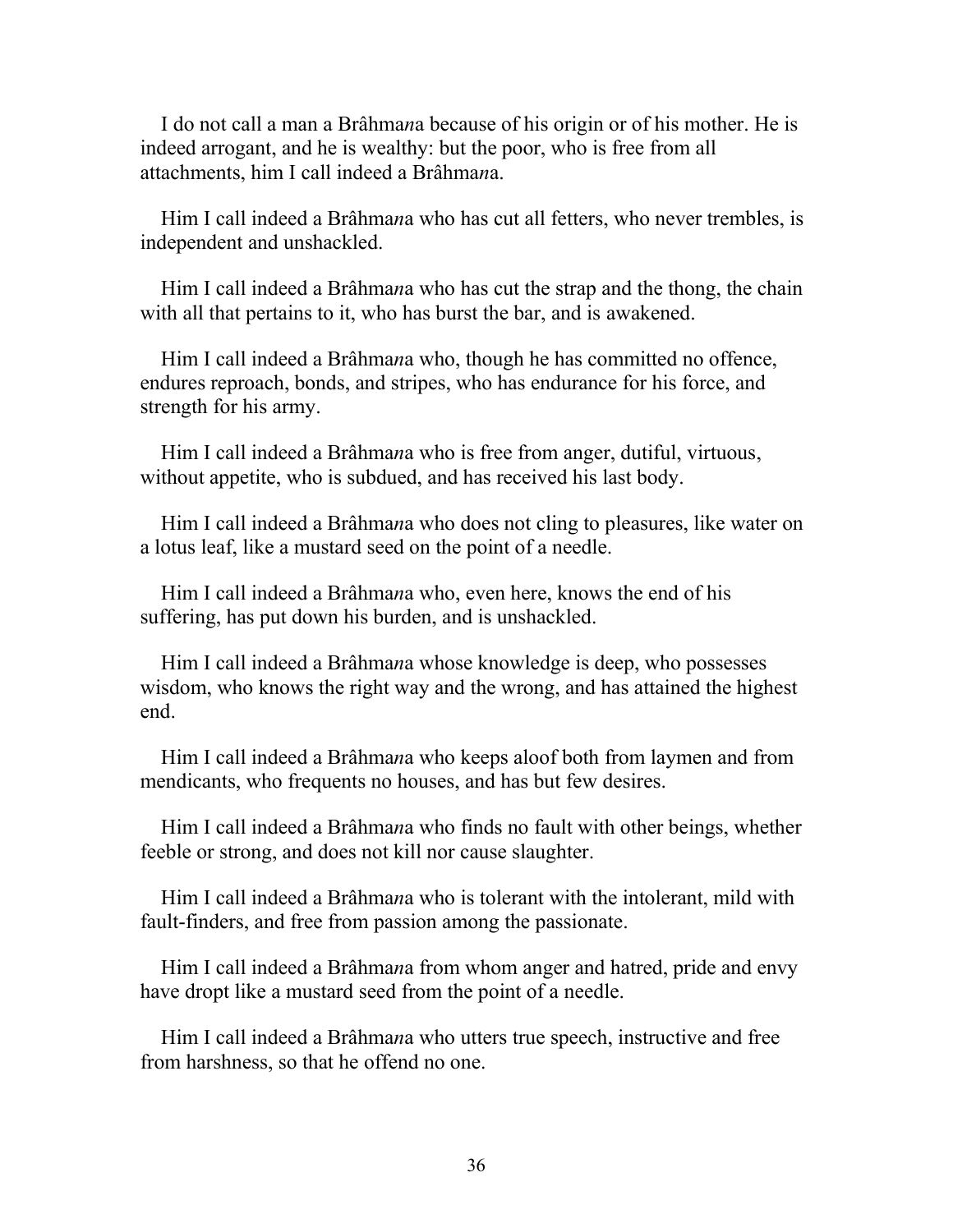Him I call indeed a Brâhma*n*a who takes nothing in the world that is not given him, be it long or short, small or large, good or bad.

 Him I call indeed a Brâhma*n*a who fosters no desires for this world or for the next, has no inclinations, and is unshackled.

 Him I call indeed a Brâhma*n*a who has no interests, and when he has understood (the truth), does not say How, how? and who has reached the depth of the Immortal.

 Him I call indeed a Brâhma*n*a who in this world is above good and evil, above the bondage of both, free from grief from sin, and from impurity.

 Him I call indeed a Brâhma*n*a who is bright like the moon, pure, serene, undisturbed, and in whom all gaiety is extinct.

 Him I call indeed a Brâhma*n*a who has traversed this miry road; the impassable world and its vanity, who has gone through, and reached the other shore, is thoughtful, guileless, free from doubts, free from attachment, and content.

 Him I call indeed a Brâhma*n*a who in this world, leaving all desires, travels about without a home, and in whom all concupiscence is extinct.

 Him I call indeed a Brâhma*n*a who, leaving all longings, travels about without a home, and in whom all covetousness is extinct.

 Him I call indeed a Brâhma*n*a who, after leaving all bondage to men, has risen above all bondage to the gods, and is free from all and every bondage.

 Him I call indeed a Brâhma*n*a who has left what gives pleasure and what gives pain, who is cold, and free from all germs (of renewed life), the hero who has conquered all the worlds.

 Him I call indeed a Brâhma*n*a who knows the destruction and the return of beings everywhere, who is free from bondage, welfaring (Sugata), and awakened (Buddha).

 Him I call indeed a Brâhma*n*a whose path the gods do not know, nor spirits (Gandharvas), nor men, whose passions are extinct, and who is an Arhat (venerable).